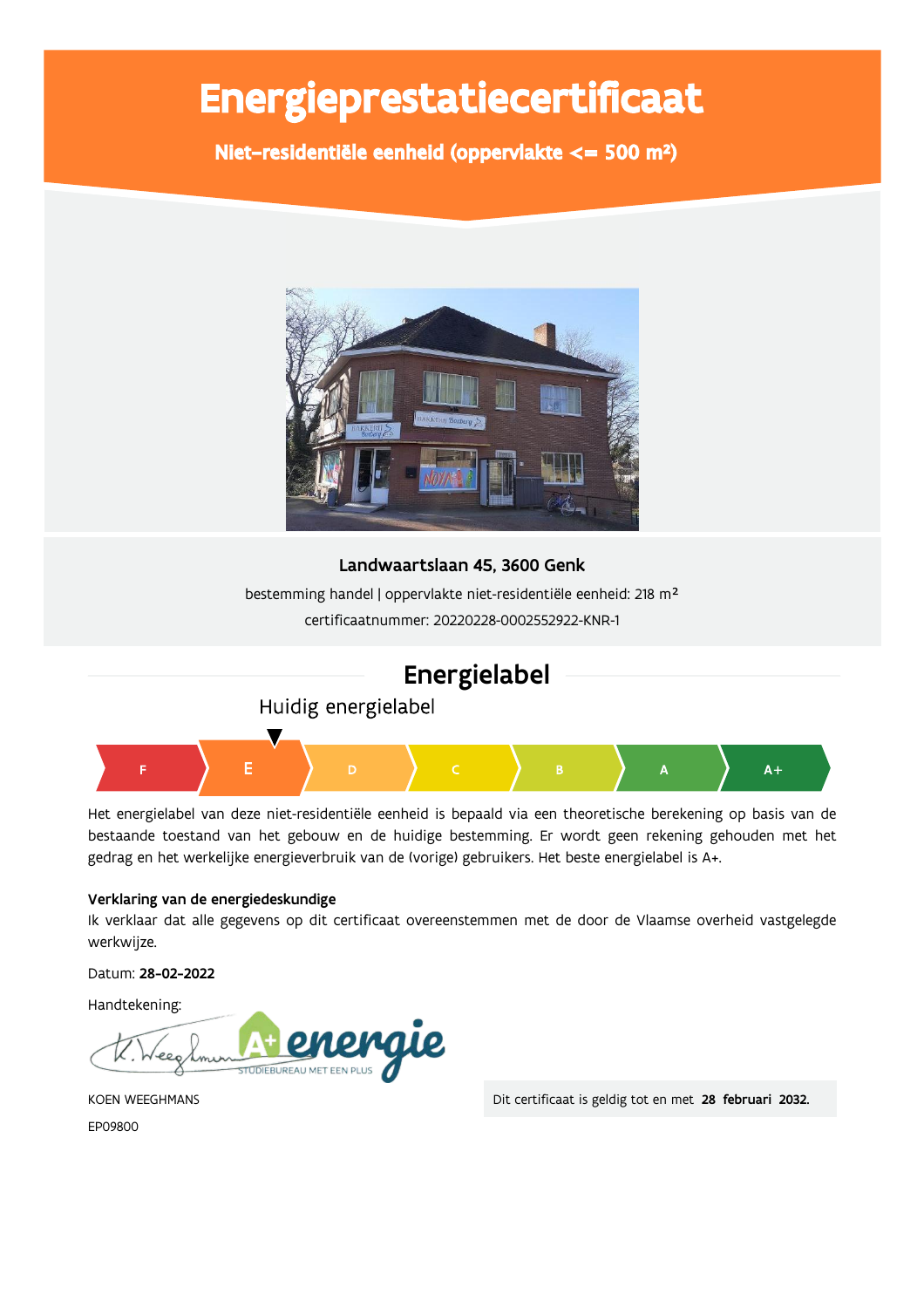## Huidige staat van de niet-residentiële eenheid

Om uw niet-residentiële eenheid energiezuiniger te maken, zijn er twee mogelijke pistes:

#### Inzetten op isolatie en verwarming

 $(1)$ 

U isoleert elk deel van uw eenheid tot de voorziet doelstelling én  $\overline{11}$ een energie-efficiënte verwarmingsinstallatie (warmtepomp, condenserende ketel. (micro-)WKK. efficiënt warmtenet  $\bigcap_{ }$ decentrale toestellen met een totaal maximaal vermogen van 15 W/m<sup>2</sup>).

OF

#### $2^{\circ}$ Energielabel van de eenheid

U behaalt een energielabel A voor uw eenheid. U kiest op welke manier u dat doet: isoleren, efficiënt verwarmen, efficiënt ventileren, zonne-energie, hernieuwbare energie ...



De U-waarde beschrijft de isolatiewaarde van daken, muren, vloeren, vensters ... Hoe lager de U-waarde, hoe beter het constructiedeel isoleert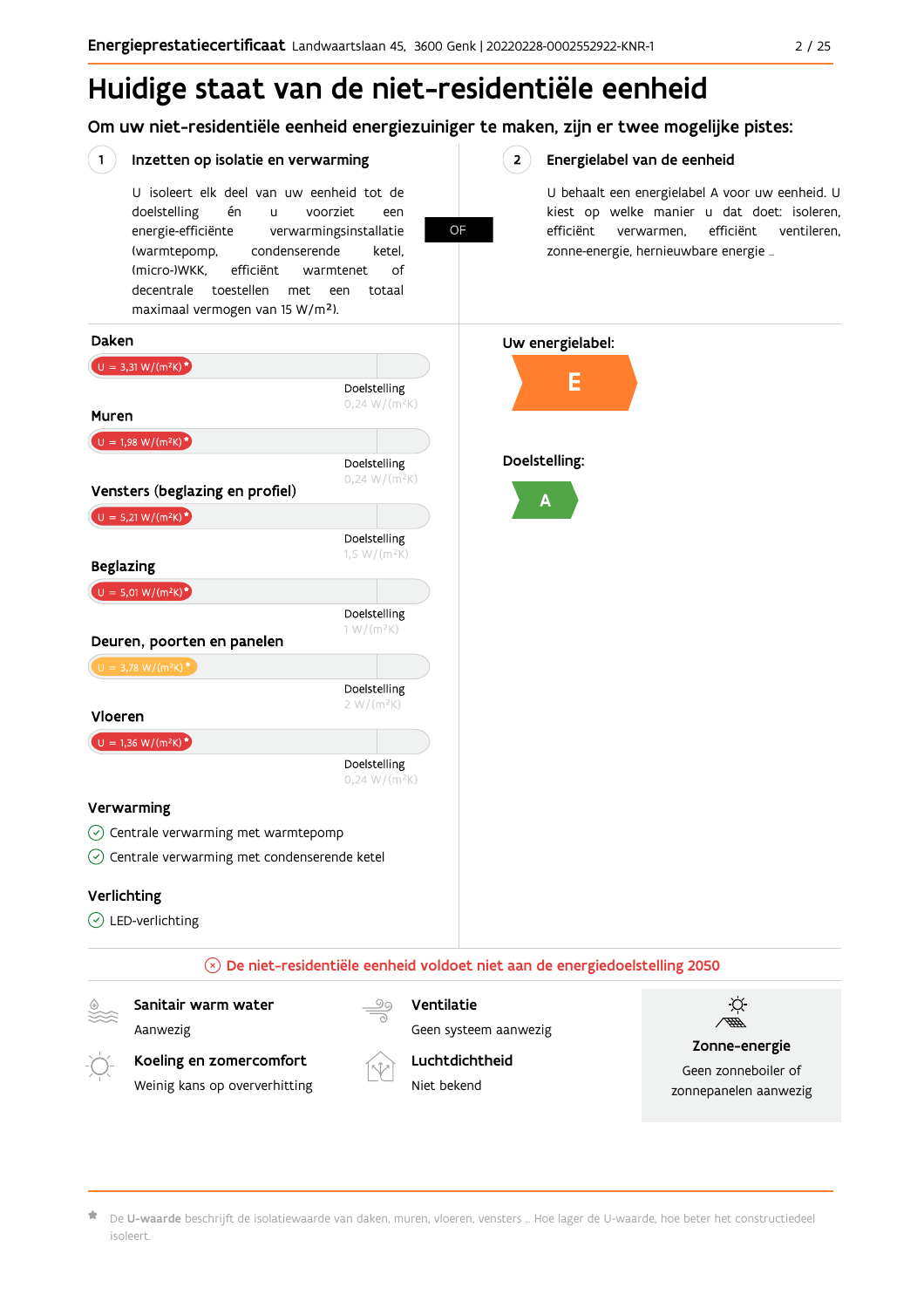## Overzicht aanbevelingen

In deze tabel vindt u aanbevelingen om uw niet-residentiële eenheid energiezuiniger te maken. De aanbevelingen zijn gebaseerd op piste 1. Kunt u ze niet allemaal uitvoeren, dan helpen ze u ook om via piste 2 de doelstelling te halen. Vraag advies aan een specialist voordat u met de renovatiewerken start.

De volgorde in deze tabel is automatisch bepaald en is niet noodzakelijk de juiste volgorde om aan de slag te gaan. Het is louter een eerste indicatie op basis van de energieprestatie.

| <b>HUIDIGE SITUATIE</b>                                                                                                                                                      | <b>AANBEVELING</b>                                                                                                                                                                                           |
|------------------------------------------------------------------------------------------------------------------------------------------------------------------------------|--------------------------------------------------------------------------------------------------------------------------------------------------------------------------------------------------------------|
| <b>Hellend dak</b><br>26 m <sup>2</sup> van het hellende dak is vermoedelijk<br>niet geïsoleerd.                                                                             | Plaats isolatie aan de binnenkant van het hellende dak<br>of plaats isolatie aan de buitenzijde van het hellende dak.                                                                                        |
| Plafond<br>97 m <sup>2</sup> van het plafond is vermoedelijk niet<br>geïsoleerd.                                                                                             | Plaats isolatie in of onder het plafond<br>of plaats isolatie boven op het plafond.                                                                                                                          |
| <b>Vensters</b><br>30 m <sup>2</sup> van de vensters heeft enkele<br>beglazing. Dat is niet energiezuinig. Ook de<br>raamprofielen zijn thermisch weinig<br>performant.      | Vervang de vensters door nieuwe vensters met<br>hoogrendementsbeglazing en energieperformante<br>raamprofielen.                                                                                              |
| Muur (spouw)<br>134 m <sup>2</sup> van de spouwmuren is vermoedelijk<br>niet geïsoleerd.                                                                                     | Breng isolatie aan in de spouw en plaats bijkomende isolatie<br>aan de binnenkant van de spouwmuur<br>of breng isolatie aan in de spouw en plaats bijkomende<br>isolatie aan de buitenkant van de spouwmuur. |
| Muur<br>78 m <sup>2</sup> van de muren is vermoedelijk niet<br>geïsoleerd.                                                                                                   | Plaats isolatie aan de binnenkant van de muur<br>of plaats isolatie aan de buitenkant van de muur.                                                                                                           |
| Vloer boven kelder of buiten<br>122 m <sup>2</sup> van de vloer is vermoedelijk niet<br>geïsoleerd.                                                                          | Plaats isolatie.                                                                                                                                                                                             |
| <b>Vensters</b><br>10.9 m <sup>2</sup> van de vensters heeft dubbele<br>beglazing. Dat is weinig energiezuinig. Ook<br>de raamprofielen zijn thermisch weinig<br>performant. | Vervang de vensters door nieuwe vensters met<br>hoogrendementsbeglazing en energieperformante<br>raamprofielen.                                                                                              |
| Panelen<br>2,3 m <sup>2</sup> panelen zijn onvoldoende geïsoleerd.                                                                                                           | Vervang de weinig energiezuinige panelen door<br>energiezuinige vulpanelen met sterk isolerende profielen.                                                                                                   |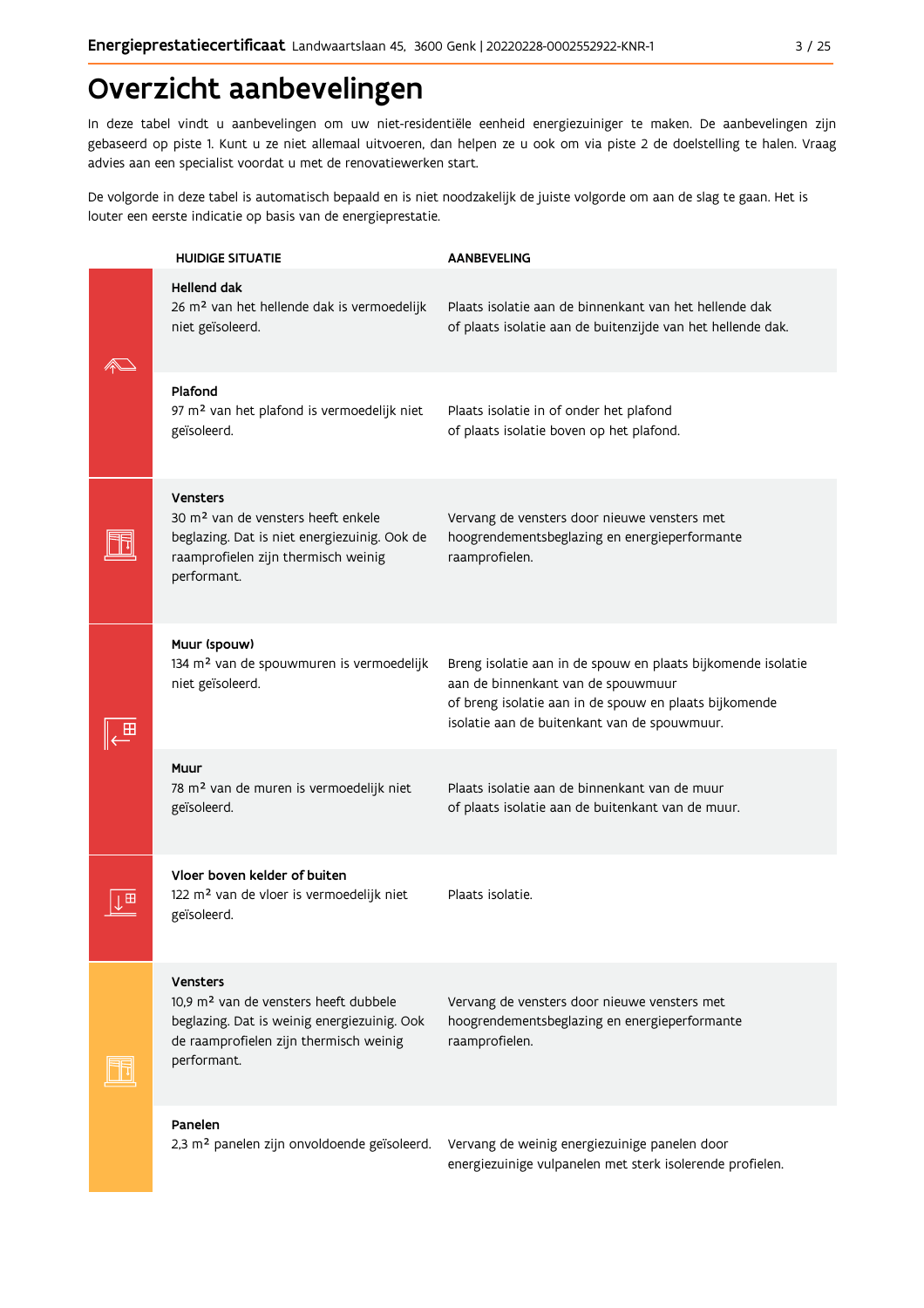| Zonneboiler<br>Er is geen zonneboiler aanwezig.                                         | Onderzoek de mogelijkheid om een zonneboiler te plaatsen.<br>Raadpleeg hiervoor de zonnekaart of vraag raad aan een<br>vakman. |
|-----------------------------------------------------------------------------------------|--------------------------------------------------------------------------------------------------------------------------------|
| Zonnepanelen<br>Er zijn geen zonnepanelen aanwezig.                                     | Onderzoek de mogelijkheid om zonnepanelen te plaatsen.<br>Raadpleeg hiervoor de zonnekaart of vraag raad aan een<br>vakman.    |
| Proficiat! De verwarmingsinstallatie met warmtepomp voldoet aan de energiedoelstelling. |                                                                                                                                |
| Proficiat! 100% van de gebouweenheid beschikt over efficiënte verlichtingstoestellen.   |                                                                                                                                |
| • Energetisch helemaal niet in orde<br>Energetisch niet in orde                         | • Energetisch helemaal in orde<br>Zonne-energie                                                                                |

### Energielabel na uitvoering van de aanbevelingen

Als u beslist om uw eenheid stapsgewijs te renoveren in de hierboven gesuggereerde volgorde, geeft de onderstaande energieschaal een overzicht van waar uw eenheid zich na elke stap zal bevinden op de energieschaal. Verandert u de volgorde, dan verandert ook de impact van elke maatregel. Dat kan hier niet weergegeven worden. Bij de plaatsing van een installatie op zonne-energie zal het energielabel nog verder verbeteren.

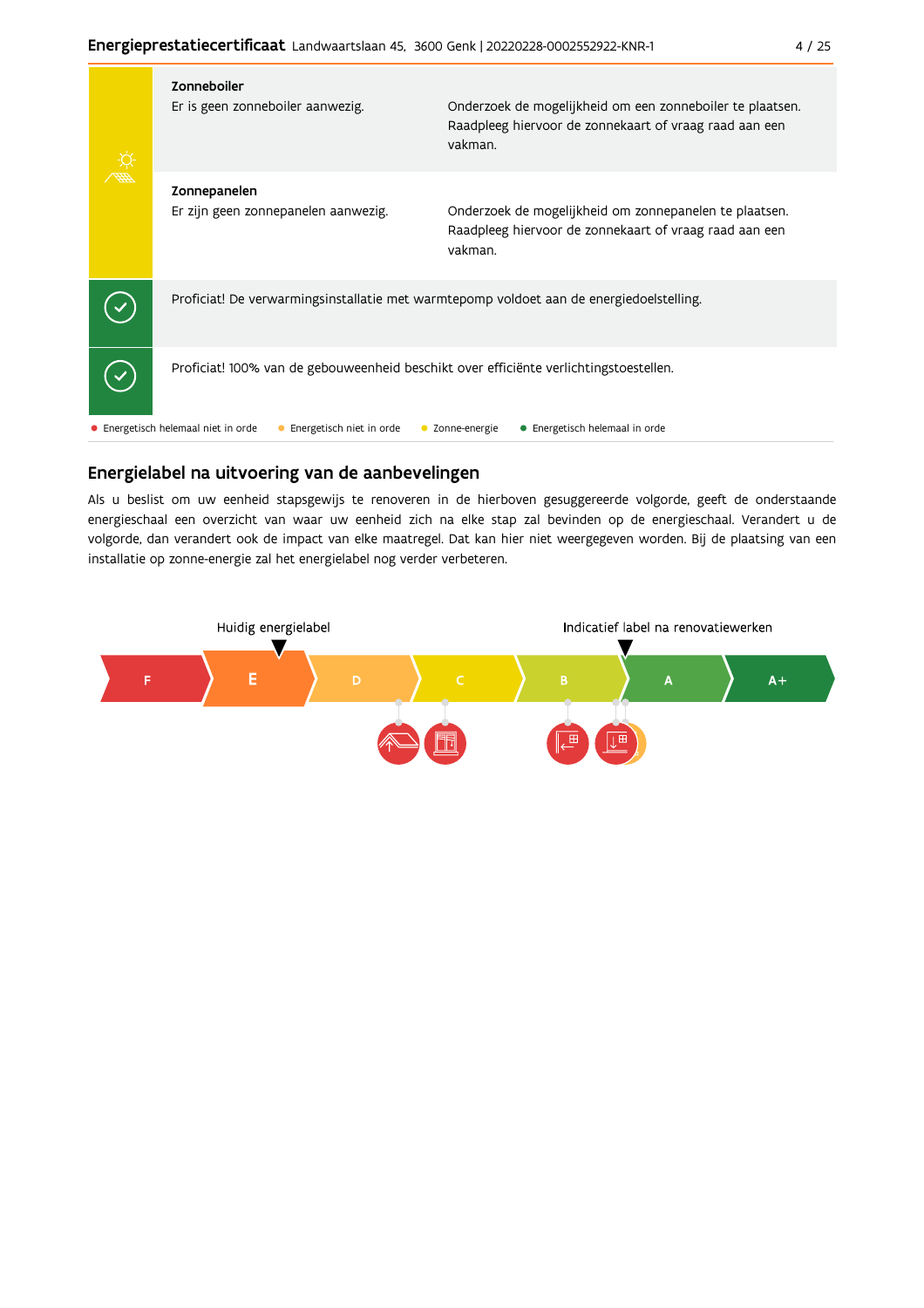#### Aandachtspunten

Hou rekening met de volgende aspecten als u uw eenheid energiezuinig en comfortabeler wilt maken.

Luchtdichtheid: De luchtdichtheid van de eenheid is niet gemeten. Een goede luchtdichtheid is nodig om de warmte niet via spleten en kieren te laten ontsnappen. Let er bij de renovatie op dat de werken luchtdicht uitgevoerd worden. U kunt nadien de luchtdichtheid laten meten om eventueel overblijvende lekken op te sporen en uw energielabel mogelijk nog te verbeteren.



 $\left( \begin{array}{c} 1 \end{array} \right)$ 

Ventilatie: De eenheid beschikt mogelijk niet over voldoende ventilatievoorzieningen. Een goede ventilatie is echter noodzakelijk om een gezond binnenklimaat te garanderen. Voorzie bij uw renovatie daarom in een ventilatiesysteem. Om energie te besparen, kunt u het best kiezen voor een systeem met vraagsturing of warmteterugwinning.



Koeling en zomercomfort: Op dit moment heeft de eenheid weinig kans op oververhitting. Nadat de eenheid geïsoleerd is, wordt het echter belangrijk om tijdens de zomer de warmte buiten te houden. Hou daarom bij de renovatie al rekening met de plaatsing van buitenzonwering. Vermijd de plaatsing van een koelinstallatie, want die verbruikt veel energie.



Sanitair warm water: De eenheid beschikt niet over een zonneboiler. Overweeg de plaatsing van een zonneboiler of warmtepompboiler. Daarmee kunt u energie besparen.

#### Let op!

De aanbevelingen, aandachtspunten en eventuele prijsindicaties op het energieprestatiecertificaat worden standaard gegenereerd op de wijze die de Vlaamse overheid heeft vastgelegd. Laat u bijstaan door een specialist om op basis van de aanbevelingen en aandachtspunten een concreet renovatieplan op te stellen. De energiedeskundige is niet aansprakelijk voor de eventuele schade die ontstaat bij het uitvoeren van de standaard gegenereerde aanbevelingen of aandachtspunten.

#### Meer informatie?

- Voor meer informatie over het energieprestatiecertificaat, gebruiksgedrag, woningkwaliteit ... kunt u terecht op www.energiesparen.be.
- Meer informatie over beter renoveren vindt u op www.energiesparen.be/ikbenoveer.

Gegevens energiedeskundige: KOEN WEEGHMANS 3600 Genk **EP09800** 

#### **Premies**

Informatie over energiewinsten, subsidies of andere financiële voordelen vindt u op www.energiesparen.be.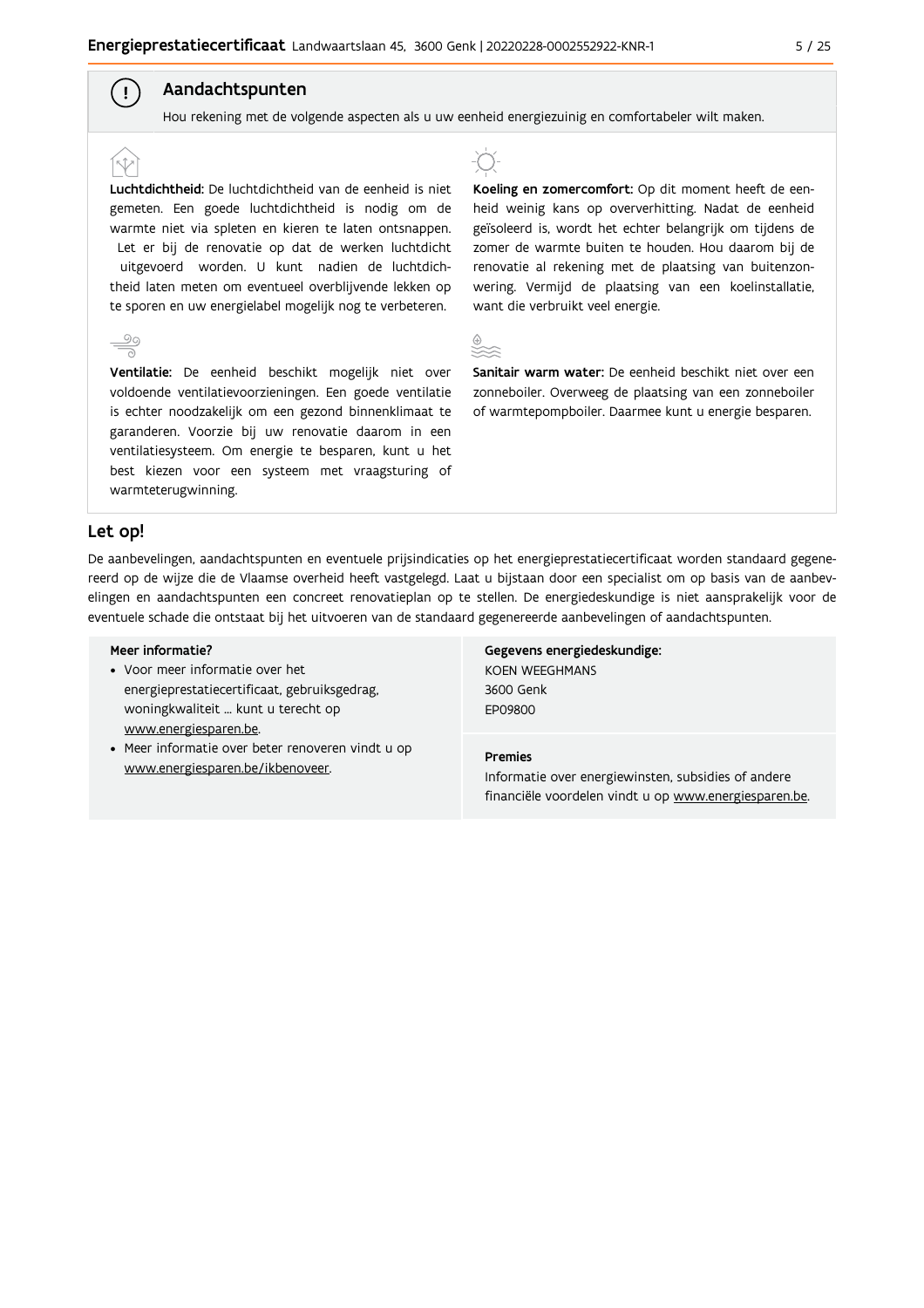## Energieprestatiecertificaat (EPC) in detail

Elk gebouw bestaat uit verschillende onderdelen die met elkaar verbonden zijn. Als u renoveert, kunt u het best al rekening houden met de werken die u later nog gaat uitvoeren.

Dit deel van het energieprestatiecertificaat gaat dieper in op de aanbevelingen van uw eenheid. Samen met uw architect of andere vakman kunt u op basis hiervan een renovatieplan opstellen.

#### Inhoudstafel

| Daken                             | 8  |
|-----------------------------------|----|
| Vensters en deuren                | 11 |
| Muren.                            | 15 |
| Vloeren                           | 18 |
| Ruimteverwarming                  | 20 |
| Verlichting                       | 21 |
| Installaties voor zonne-energie   | 22 |
| Overige installaties              | 24 |
| Bewijsstukken gebruikt in dit EPC | 25 |

#### 10 goede redenen om nu al te BENOveren

BENOveren is BEter reNOveren dan gebruikelijk is, met hogere ambities op het vlak van energieprestaties, goed gepland en met deskundig advies, zodat ook latere renovatiestappen haalbaar blijven (zie ook www.energiesparen.be/ikbenoveer). Een geBENOveerde eenheid biedt veel voordelen:

- 1. Een lagere energiefactuur 2. Meer comfort 3. Een gezonder binnenklimaat 4. Esthetische meerwaarde 5. Financiële meerwaarde  $\sqrt{3}$ 6. Nodig voor ons klimaat  $\begin{picture}(150,10) \put(0,0){\line(1,0){10}} \put(15,0){\line(1,0){10}} \put(15,0){\line(1,0){10}} \put(15,0){\line(1,0){10}} \put(15,0){\line(1,0){10}} \put(15,0){\line(1,0){10}} \put(15,0){\line(1,0){10}} \put(15,0){\line(1,0){10}} \put(15,0){\line(1,0){10}} \put(15,0){\line(1,0){10}} \put(15,0){\line(1,0){10}} \put(15,0){\line($ 7. Uw eenheid is klaar voor uw oude dag 8. Minder onderhoud
	- 9. Vandaag al haalbaar
	- 10. De overheid betaalt mee

#### Renoveren of slopen: let op voor asbest!

Asbest is een schadelijke stof die nog regelmatig aanwezig is in gebouwen. In veel gevallen kunnen asbesttoepassingen op een eenvoudige en vooral veilige manier verwijderd worden. Deze werken en eventuele bijhorende kosten zijn niet inbegrepen in het EPC. Voor meer informatie over (het herkennen van) asbest en asbestverwijdering kunt u terecht op www.ovam.be.

### Hoe wordt het EPC opgemaakt?

De eigenschappen van uw eenheid zijn door de energiedeskundige ingevoerd in software die door de Vlaamse overheid is opgelegd. De energiedeskundige mag zich alleen baseren op zijn vaststellingen tijdens het plaatsbezoek en op bewijsstukken die voldoen aan de voorwaarden die de Vlaamse overheid heeft opgelegd. Op basis van de invoergegevens berekent de software het energielabel en genereert automatisch aanbevelingen en eventueel ook prijsindicaties. Bij onbekende invoergegevens gaat de software uit van veronderstellingen, onder meer op basis van het (ver)bouw- of fabricagejaar. Om zeker te zijn van de werkelijke samenstelling van uw muur, dak of vloer kunt u ervoor kiezen om verder (destructief) onderzoek uit te voeren (losschroeven stopcontact, gaatje boren in een voeg, binnenafwerking tijdelijk verwijderen ...).

Voor meer informatie over de werkwijze, de bewijsstukken en de voorwaarden kunt u terecht op www.energiesparen.be.

De bewijsstukken die gebruikt zijn voor dit EPC, kan u terugvinden op pagina 25.

### Slopen?

Voor oudere eenheden in slechte staat, is het soms interessant om het gebouw te slopen en opnieuw te beginnen. Als u sloop overweegt, kunt u voor meer informatie terecht op www.energiesparen.be.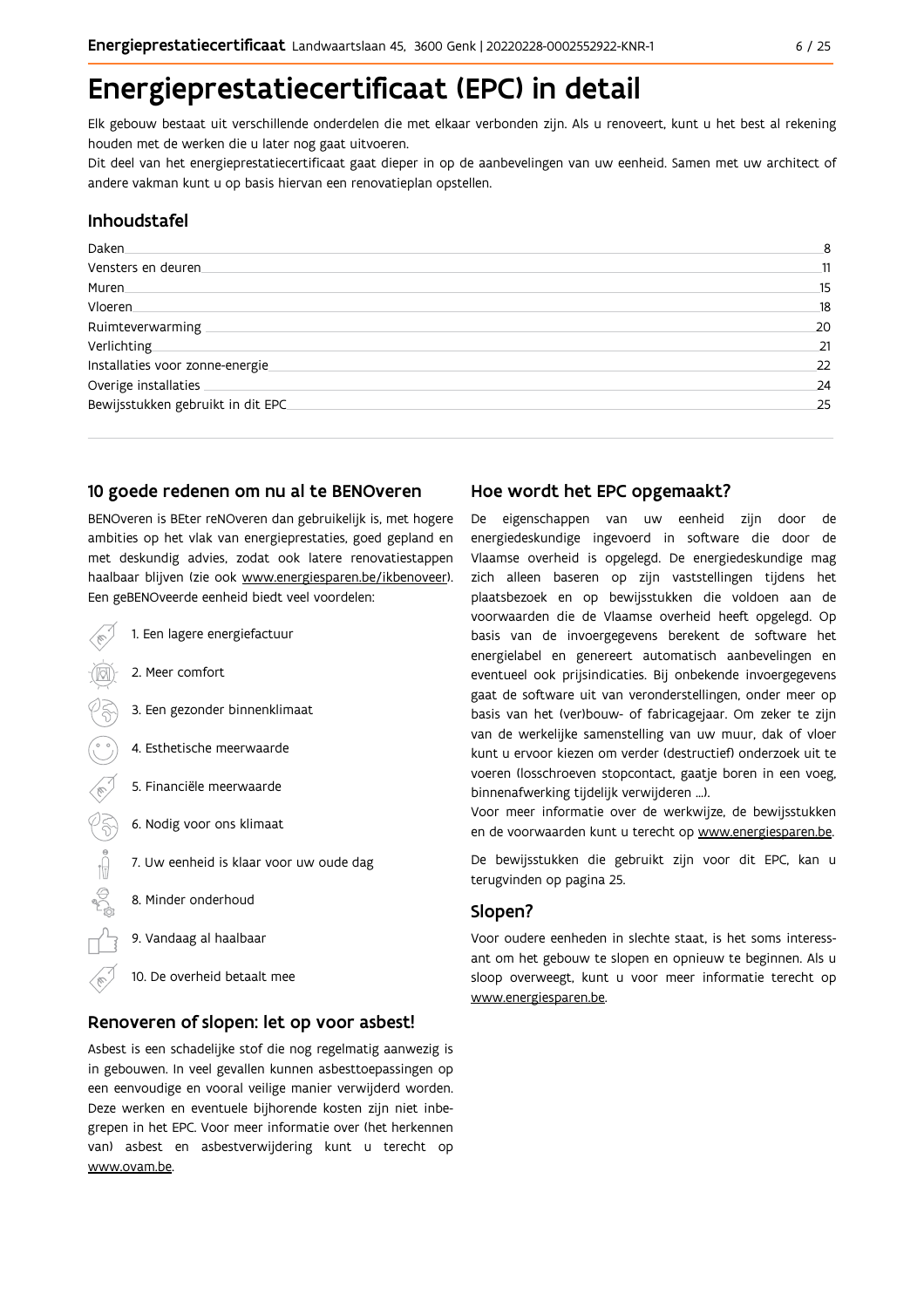### Algemene gegevens

| Gebouw id / Gebouweenheid id                                | 10838526 / 10839533    |
|-------------------------------------------------------------|------------------------|
| Datum plaatsbezoek                                          | 28/02/2022             |
| Referentiejaar bouw                                         | Onbekend               |
| Beschermd volume (m <sup>3</sup> )                          | 679                    |
| Ruimten niet opgenomen in het beschermd volume              | Kelder + zolder        |
| Bruikbare vloeroppervlakte (m <sup>2</sup> )                | 218                    |
| Verliesoppervlakte (m <sup>2</sup> )                        | 500                    |
| Infiltratiedebiet $(m^3/(m^2h))$                            | Onbekend               |
| Thermische massa                                            | Half zwaar/matig zwaar |
| Open haard(en) voor hout aanwezig                           | <b>Neen</b>            |
| Residentiële bestemming                                     | Aanwezig               |
| Karakteristiek jaarlijks primair energieverbruik (kWh/jaar) | 139.134                |
| CO <sub>2</sub> -emissie (kg/jaar)                          | 22.037                 |
| Gemiddelde U-waarde gebouwschil (W/(m <sup>2</sup> K))      | 2.43                   |
| Gemiddeld installatierendement verwarming (%)               | 122                    |

Met een bepaalde bestemming gaan vaak specifieke noden gepaard. Zo zal bijvoorbeeld een restaurant meer sanitair warm water verbruiken dan een kantoor. Aannames voor de specifieke behoeften voor verwarming, koeling, sanitair warm water, ventilatie en verlichting per bestemming worden ingerekend in de energiescore.

| Berekende energiescore kantoor (kWh/(m <sup>2</sup> jaar))         | 498 |
|--------------------------------------------------------------------|-----|
| Berekende energiescore handel (kWh/(m <sup>2</sup> jaar))          | 637 |
| Berekende energiescore horeca (kWh/(m <sup>2</sup> jaar))          | 890 |
| Berekende energiescore logeerfunctie (kWh/(m <sup>2</sup> jaar))   | 718 |
| Berekende energiescore andere/onbekend (kWh/(m <sup>2</sup> jaar)) | 942 |

## Verklarende woordenlijst

| U-waarde                                            | De U-waarde beschrijft de isolatiewaarde van daken, muren, vensters  Hoe lager de<br>U-waarde, hoe beter de constructie isoleert.                                                                                                                                          |
|-----------------------------------------------------|----------------------------------------------------------------------------------------------------------------------------------------------------------------------------------------------------------------------------------------------------------------------------|
| R-waarde                                            | De warmteweerstand van een materiaallaag. Hoe groter de R-waarde, hoe beter de<br>materiaallaag isoleert.                                                                                                                                                                  |
| lambdawaarde                                        | De warmtegeleidbaarheid van een materiaal. Hoe lager de lambdawaarde, hoe beter<br>het materiaal isoleert.                                                                                                                                                                 |
| karakteristiek jaarlijks primair<br>energieverbruik | De berekende hoeveelheid primaire energie die gedurende één jaar nodig is voor de<br>verwarming, de aanmaak van sanitair warm water, de ventilatie en de koeling van een<br>eenheid. Eventuele bijdragen van zonneboilers en zonnepanelen worden in mindering<br>gebracht. |
| berekende energiescore                              | Een maat voor de totale energieprestatie van een eenheid. De berekende energiescore<br>is gelijk aan het karakteristiek jaarlijks primair energieverbuik, gedeeld door de<br>bruikbare vloeroppervlakte.                                                                   |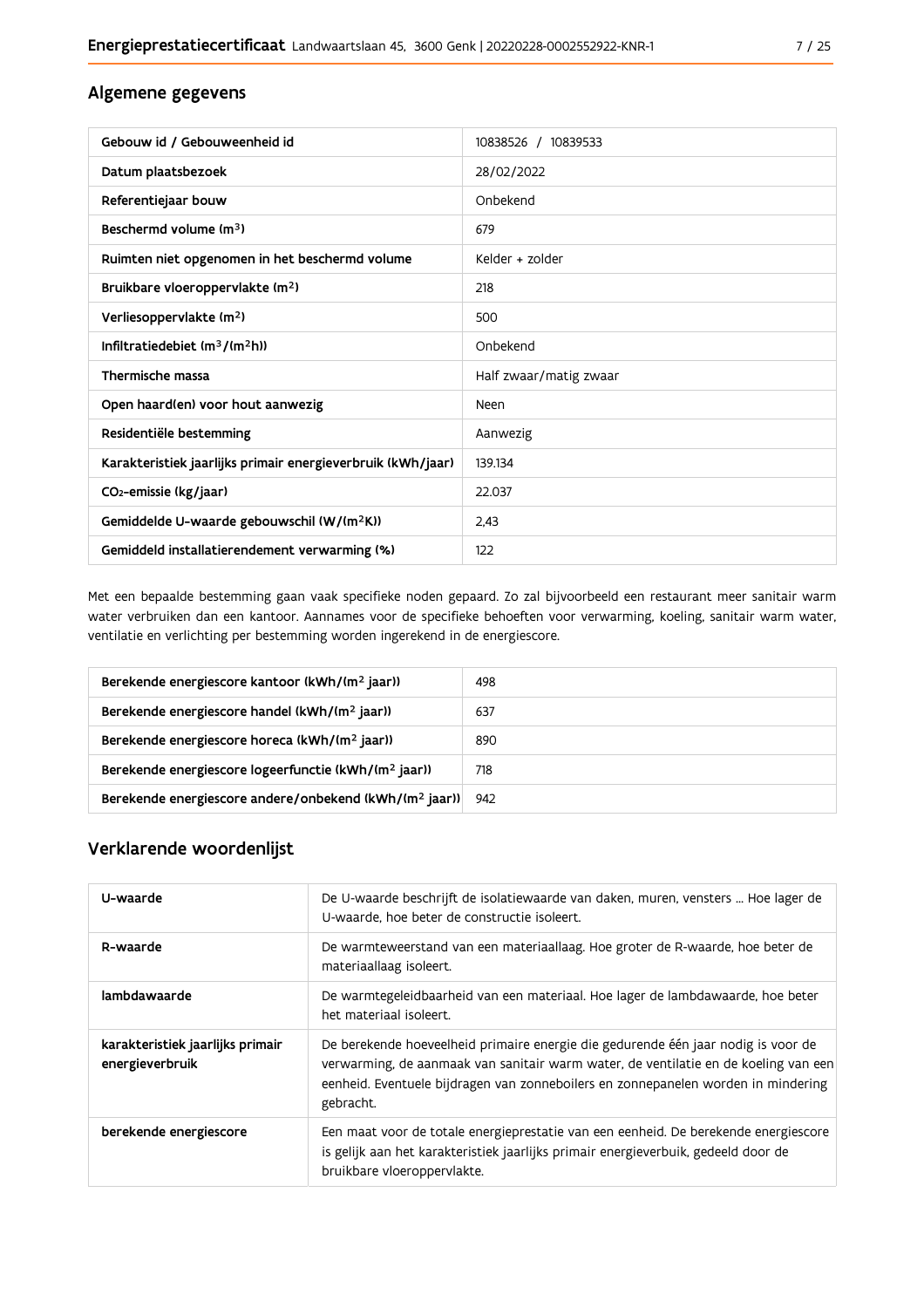## **Daken**



#### **Hellend dak**

26 m<sup>2</sup> van het hellende dak is vermoedelijk niet geïsoleerd.

Plaats isolatie aan de binnenkant van het hellende dak of plaats isolatie aan de buitenzijde van het hellende dak.

#### Plafond

97 m<sup>2</sup> van het plafond is vermoedelijk niet geïsoleerd.

Plaats isolatie in of onder het plafond of plaats isolatie boven op het plafond.

Bij de renovatie van uw dak kunt u het best streven naar een U-waarde van maximaal 0,24 W/(m<sup>2</sup>K). Dat komt overeen met een isolatielaag van ongeveer 14 cm minerale wol of XPS ( $\lambda_a$  = 0,035 W/(m.K)) of 12 cm PUR ( $\lambda_a$  = 0,027 W/(m.K)). Als u de isolatie van uw platte of hellende dak tussen een houten dakstructuur plaatst, moet u de isolatiedikte verhogen tot minstens 22 cm minerale wol.

Hoogstwaarschijnlijk renoveert u uw dak(en) maar één keer grondig. Isoleer daarom meteen maximaal. De energiedoelstelling van 0,24 W/(m<sup>2</sup>K) vormt de basis, maar u kunt altijd streven naar beter.

#### Denk vooruit! Ţ

- · Isoleert u eerst uw dak en dan uw muren? Verleng dan nu al de dakoversteken zodat de buitenmuurisolatie luchtdicht en zonder koudebrug op de dakisolatie kan aansluiten. Plaats ook de regenwaterafvoer zodanig dat er nog plaats genoeg is om buitenmuurisolatie te plaatsen.
- · Wordt het platte dak een stuk dikker door de isolatie? Hou er dan rekening mee dat u ook de dakgoten, brandmuurtjes, dakranden, gevels ... moet verhogen.
- · Bent u van plan een ventilatiesysteem, zonneboiler of zonnepanelen te plaatsen? Hou dan nu al rekening met de nodige leidingdoorvoeren of dakverstevigingen.
- · Denk bij de renovatie van uw dak aan functies die u later nog wilt toevoegen (bijvoorbeeld een zolderkamer wordt bureau) en zorg nu al voor voldoende daglicht door bijvoorbeeld dakvlakvensters te integreren in uw dak.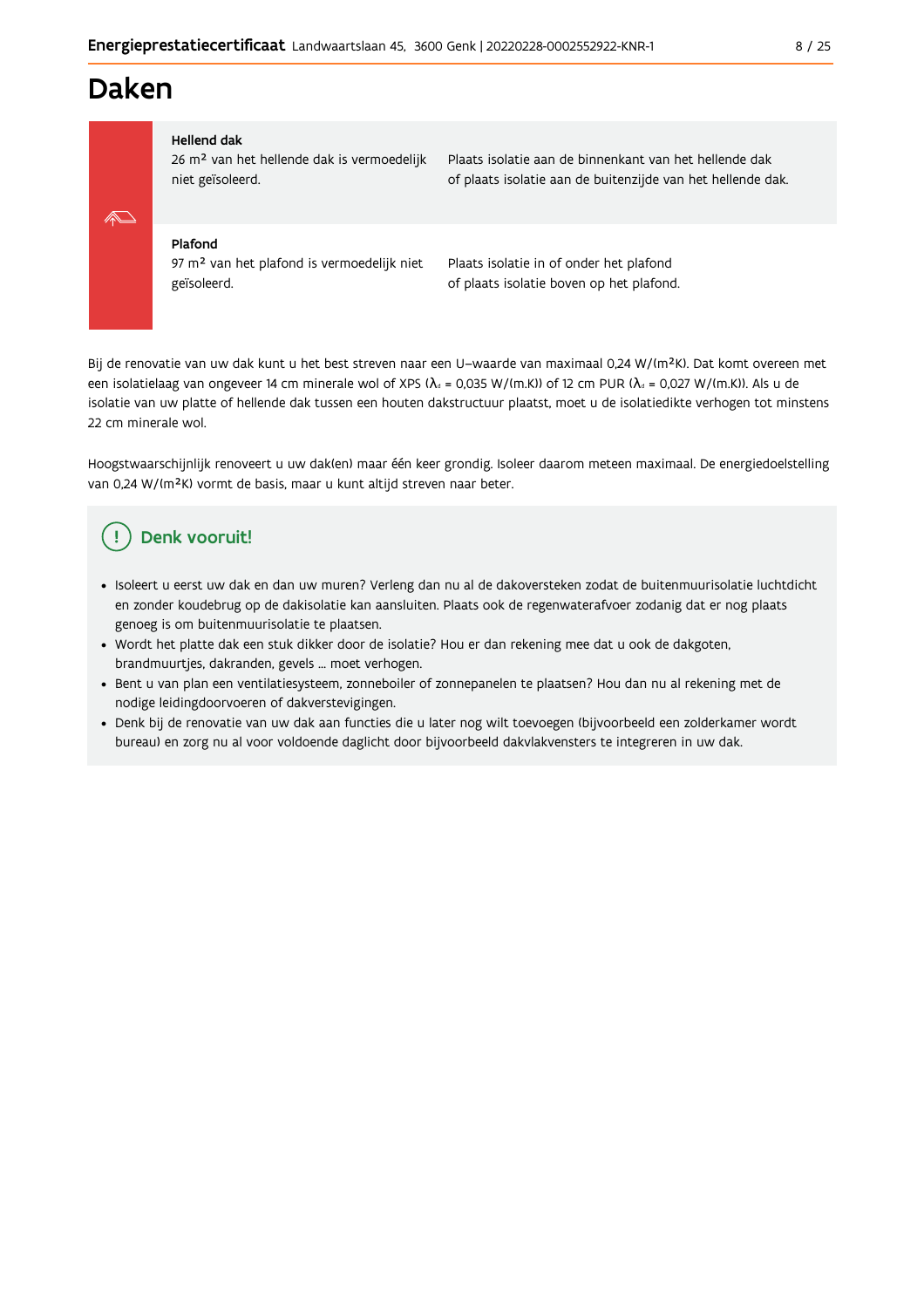#### Een hellend dak isoleren

Een hellend dak kunt u aan de buiten- of binnenkant isoleren.

#### 1. Dak isoleren aan de buitenkant

De isolatie wordt boven op de draagconstructie geplaatst. Daarboven komen een onderdak en dakbedekking (pannen, leien ...).



1. Dampscherm | 2. Isolatie | 3. Onderdak | 4. Dakbekleding  $\Theta$ 

- · Isolatieplaten kunnen doorlopen, waardoor er geen risico is op koudebruggen bij de aansluiting met de muurisolatie.
- · Bestaande dakconstructie kan van binnenuit volledig zichtbaar blijven en binnenafwerking kan behouden worden.
- · U hebt de mogelijkheid om uw dak aan de buitenkant een nieuwe look te geven (met nieuwe dakbedekkingsmaterialen).

#### $\odot$

- · Meestal moeilijker uitvoerbaar en duurder, omdat de dakbedekking, panlatten en tengellatten eerst verwijderd moeten worden.
- · Niet altijd mogelijk of wenselijk, bijvoorbeeld door de aansluiting op aanpalende daken, of omdat de dakvlakvensters dan in de hoogte moeten worden aangepast.

### Een plafond isoleren

Als de ruimte onder uw hellende dak onverwarmd blijft of ontoegankelijk is, kunt u beter het plafond isoleren. Zo bespaart u dubbel: op uw energiefactuur, maar ook op het isolatiemateriaal en de plaatsing. U kunt de isolatie boven op de vloerplaat plaatsen.

#### 2. Dak isoleren aan de binnenkant

De isolatie wordt tussen en onder de dakconstructie aan de binnenkant geplaatst. Daartegen komt een dampscherm en, indien gewenst, een binnenafwerking.



1. Onderdak | 2. Isolatie | 3. Dampscherm | 4. binnenafwerking

#### $\bigoplus$

- Als de dakconstructie in goede staat is en er een onderdak aanwezig is, is isolatie aan de binnenkant van het dak de goedkoopste oplossing.
- · U kunt de werken eventueel zelf uitvoeren volgens de regels van de kunst.
- · Uw dak krijgt een nieuwe look aan de binnenkant (bv. met gipsplaten en afwerking).

#### $\odot$

- · Er is extra aandacht nodig voor de overgang van de dakisolatie naar de muurisolatie.
- · Dit kan enkel uitgevoerd worden indien er een dampopen onderdak aanwezig is.
- · U verliest het originele uitzicht van de bestaande dakconstructie en er gaat vaak zolderruimte verloren.

Bij een vloeropbouw met houten elementen kunt u de isolatie tussen de balken aanbrengen. Als de zolder wordt gebruikt, moet u een loopvloer plaatsen. Isoleer goed rond het trapgat en voorzie in isolatie in het zolderluik.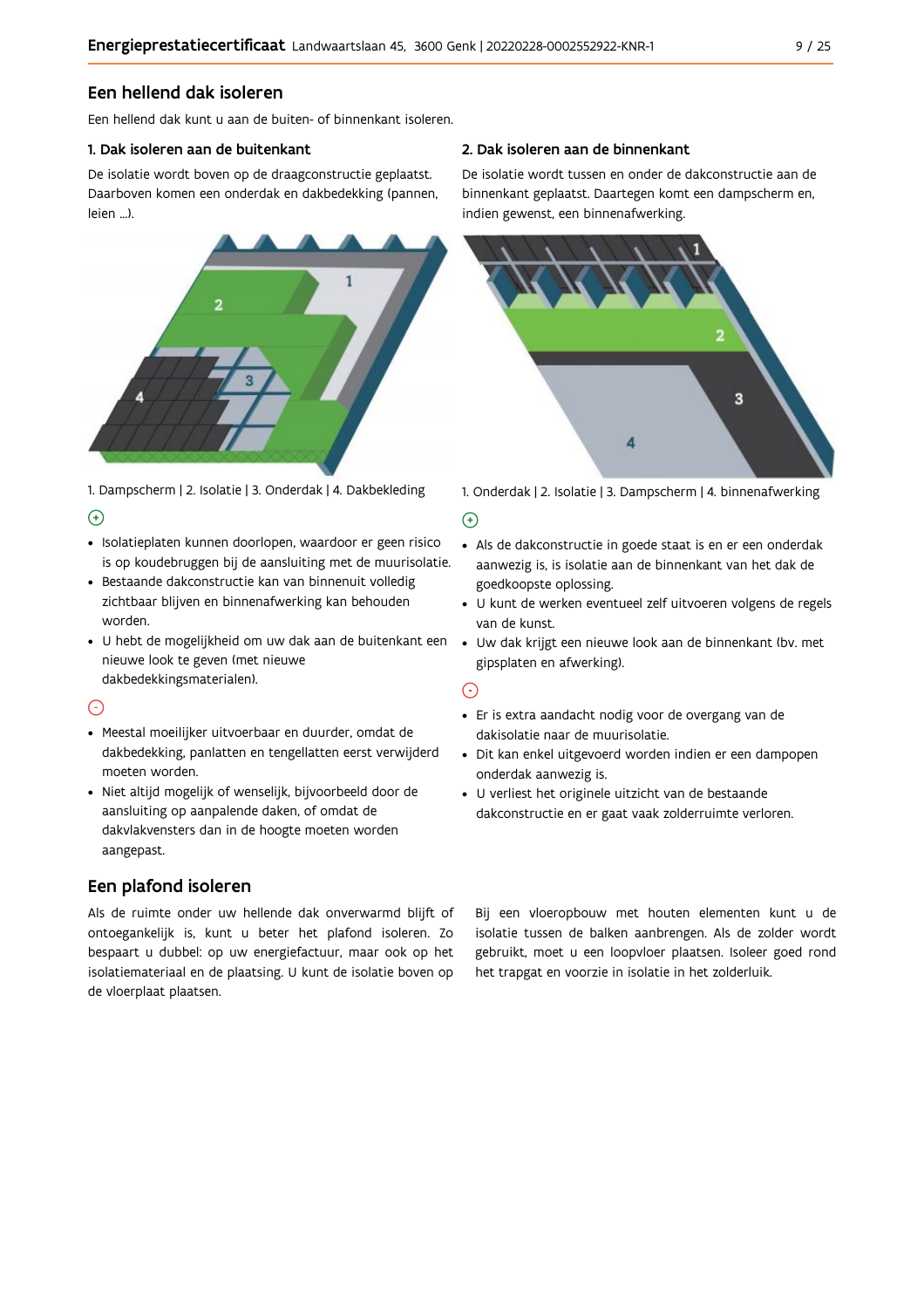#### Pas op!  $\left( \begin{array}{c} 1 \end{array} \right)$

- · Zorg steeds dat de isolatie wind- en luchtdicht geplaatst wordt. Anders gaat een groot deel van het isolatie-effect teniet.
- Het extra gewicht op de bestaande constructie van het dak heeft mogelijk een impact op de draagkracht en stabiliteit van het dak, de gevels en de fundering.
- · Door het isoleren van het dak gaat de luchtdichtheid van uw eenheid er op vooruit en kan de luchtverversing niet meer gebeuren via spleten en kieren. Voorzie dus een ventilatiesysteem om uw eenheid te ventileren. Dat is niet enkel essentieel om vochtproblemen te vermijden, maar ook voor uw gezondheid en uw comfort.

Laat u bijstaan door een architect, aannemer of vakman voor deskundig advies en een goede uitvoering van de werken.

## Technische fiche daken

De energiedeskundige heeft de onderstaande gegevens ingevoerd. Bezorg die gegevens aan uw vakman.



#### Legende

a dak niet in riet of cellenbeton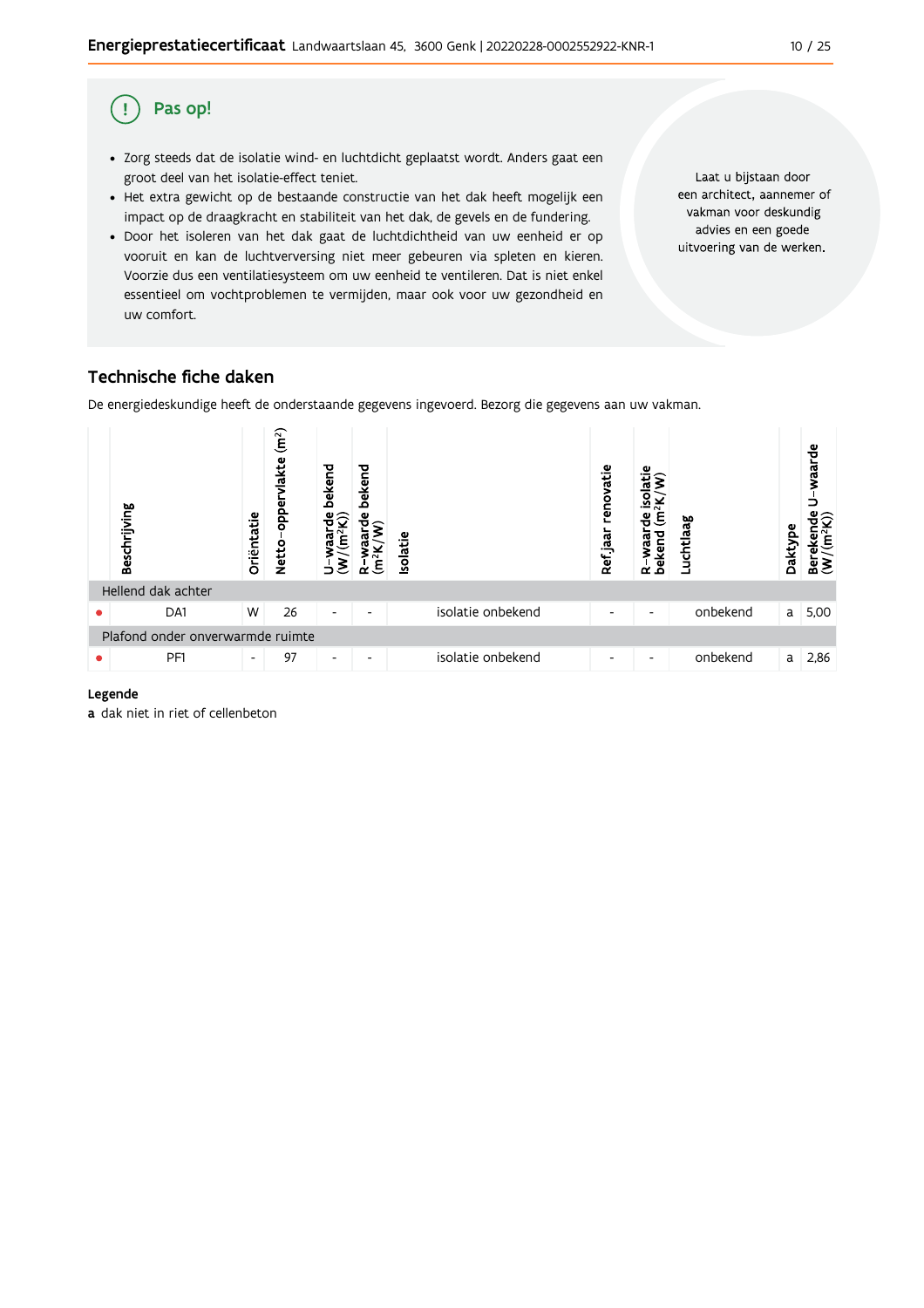## Vensters en deuren

Vensters 30 m<sup>2</sup> van de vensters heeft enkele beglazing. Dat is niet energiezuinig. Ook de raamprofielen zijn thermisch weinig performant.

Vervang de vensters door nieuwe vensters met hoogrendementsbeglazing en energieperformante raamprofielen.

#### Vensters

Ħ

FF

10,9 m<sup>2</sup> van de vensters heeft dubbele beglazing. Dat is weinig energiezuinig. Ook de raamprofielen zijn thermisch weinig performant.

Vervang de vensters door nieuwe vensters met hoogrendementsbeglazing en energieperformante raamprofielen.

#### Panelen

2,3 m<sup>2</sup> panelen zijn onvoldoende geïsoleerd. Vervang de weinig energiezuinige panelen door

energiezuinige vulpanelen met sterk isolerende profielen.

De kwaliteit van zowel de beglazing als de profielen bepaalt de energieprestatie van uw vensters. Kies altijd voor dubbele hoogrendementsbeglazing of drievoudige beglazing met een U-waarde van maximaal 1,0 W/(m<sup>2</sup>K). Bij de renovatie van vensters kunt u het best streven naar een U-waarde van maximaal 1,5 W/(m<sup>2</sup>K) voor de vensters (glas + profielen). Naast de vensters in de gevel verdienen ook dakvlakvensters, koepels, lichtstraten, polycarbonaatplaten en glasbouwstenen de nodige aandacht.

Bij de vervanging van uw deuren, poorten of panelen kunt u het best streven naar een U-waarde van maximaal 2 W/(m<sup>2</sup>K). Kies daarom voor een deur of poort met sterk isolerende profielen en panelen. Als de deur glas bevat, kunt u het best kiezen voor dubbele hoogrendementsbeglazing of drievoudige beglazing met een U-waarde van maximaal 1,0 W/(m<sup>2</sup>K).

Hoogstwaarschijnlijk vervangt u uw buitenschrijnwerk maar één keer. Kies daarom meteen voor de meest energie-efficiënte oplossing.

## Denk vooruit!

- · Vervangt u eerst uw buitenschrijnwerk en isoleert u pas nadien uw gevels? Zorg er nu al voor dat de buitenmuurisolatie zonder koudebruggen op de profielen van uw vensters en deuren zal kunnen aansluiten. Zo vermijdt u condensatie en schimmelvorming in uw eenheid.
- Bent u van plan om ventilatie te plaatsen met natuurlijke toevoer, eventueel in combinatie met mechanische afvoer? Bouw dan nu al ventilatieroosters in de vensters in.
- · Bent u van plan geautomatiseerde buitenzonwering te plaatsen? Breng dan nu al de nodige bekabeling aan.

#### Vensters vervangen

Het venster (glas + profielen) in zijn geheel vervangen is op energetisch vlak de beste oplossing. Als het om bepaalde redenen (esthetisch, bouwkundige regelgeving ...) niet mogelijk of gewenst is om het volledige venster te vervangen, vervang dan minstens het glas of plaats een dubbel raam of voorzetglas. Besteed altijd voldoende aandacht aan een luchtdichte plaatsing van het buitenschrijnwerk.

Beschikt u nog over oude rolluikkasten? Vervang ze door geïsoleerde luchtdichte kasten.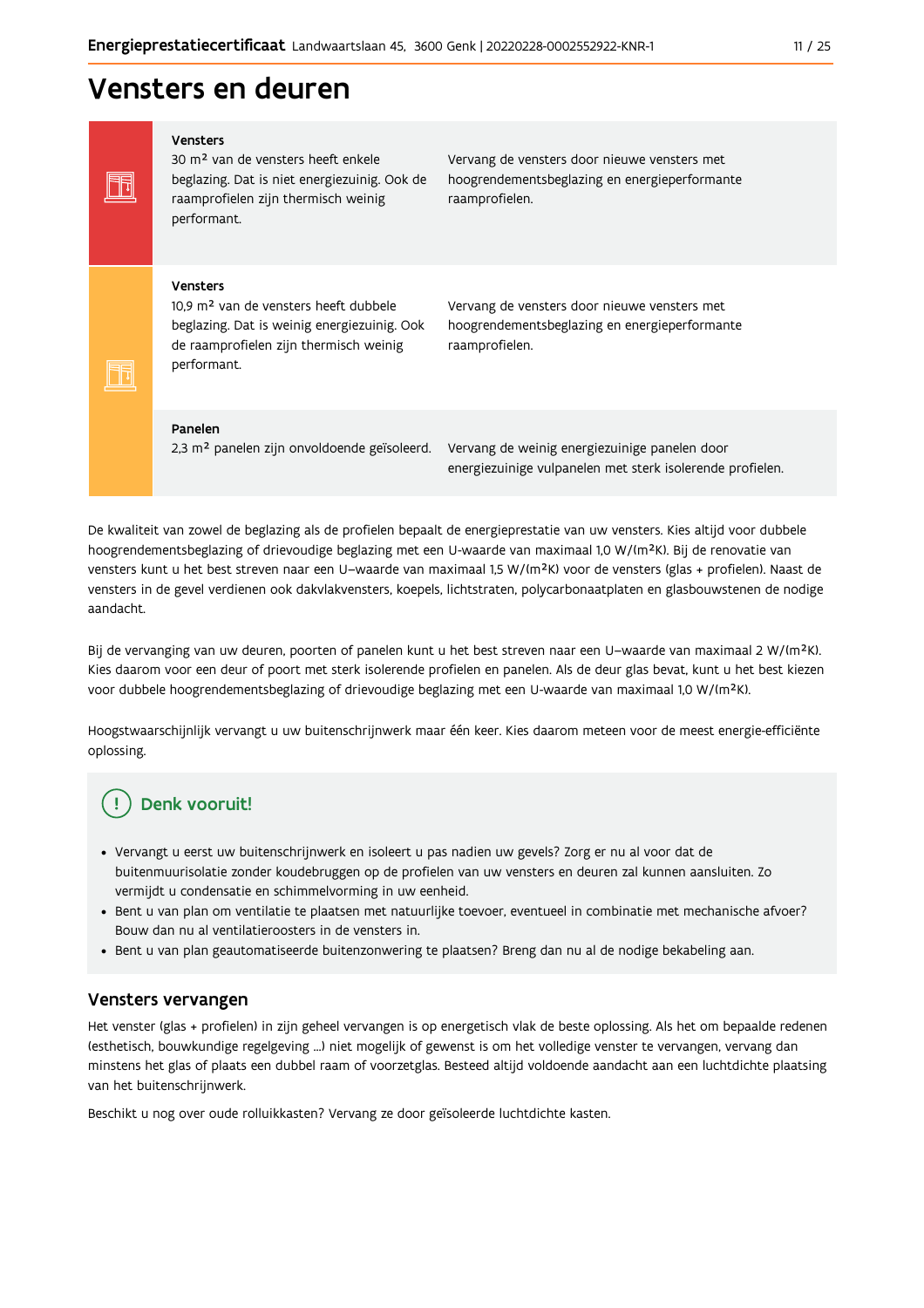### Deuren, poorten of panelen vervangen

Zorg ervoor dat deuren, poorten of panelen luchtdicht geplaatst worden. Een luchtdichte buitendeur is aan vier kanten uitgerust met een goede dichting. Aan de onderkant van de deur wordt daarvoor vaak gebruikgemaakt van een zogenaamde valdorpel. Dat is een automatisch tochtprofiel dat onzichtbaar in de onderkant van de deur is ingewerkt. Door een mechanisme gaat de valdorpel automatisch naar beneden als de deur dichtgaat en komt hij naar omhoog als de deur geopend wordt.

#### Pas op! ( !

· Dankzij de vervanging van het buitenschrijnwerk gaat de luchtdichtheid van uw eenheid er sterk op vooruit en kan de luchtverversing niet meer gebeuren via spleten en kieren. Voorzie dus een ventilatiesysteem om uw eenheid te ventileren. Dat is niet enkel essentieel om vochtproblemen te vermijden, maar ook voor uw gezondheid en uw comfort.

Laat u bijstaan door een architect, aannemer of vakman voor deskundig advies en een goede uitvoering van de werken.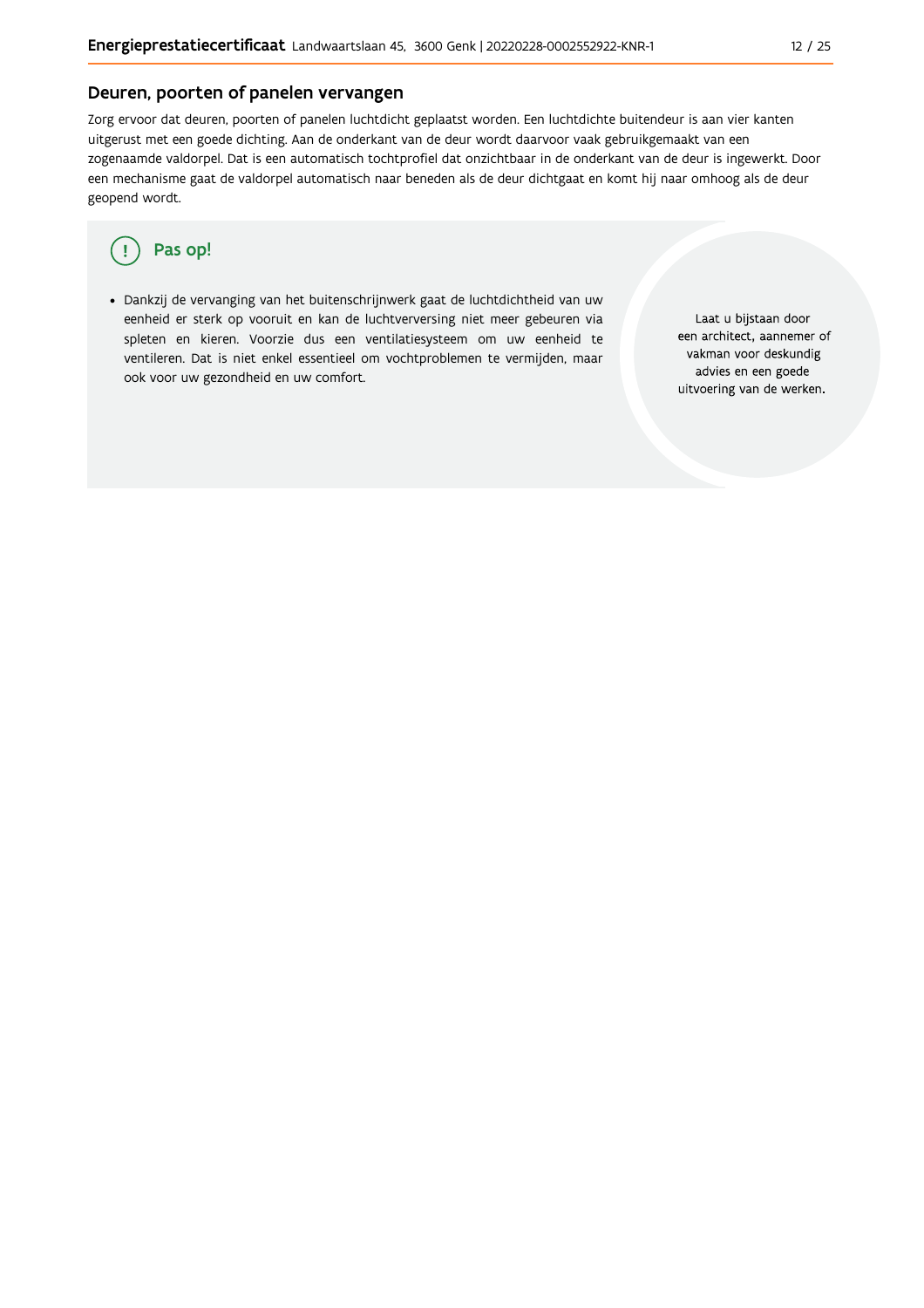#### Technische fiche van de vensters

De energiedeskundige heeft de onderstaande gegevens ingevoerd. Bezorg die gegevens aan uw vakman.

|           | Beschrijving    | Oriëntatie | Helling   | Oppervlakte (m <sup>2</sup> ) | U-waarde bekend<br>(W/(m <sup>2</sup> K)) | <b>Beglazing</b> | Buitenzonwering | Profiel              | Berekende U-waarde<br>(W/(m <sup>2</sup> K)) |
|-----------|-----------------|------------|-----------|-------------------------------|-------------------------------------------|------------------|-----------------|----------------------|----------------------------------------------|
|           | In voorgevel    |            |           |                               |                                           |                  |                 |                      |                                              |
| $\bullet$ | VG1-GL5         | O          | verticaal | 6,6                           | $\blacksquare$                            | dubbel glas      |                 | metaal niet<br>therm | 3,79                                         |
| $\bullet$ | VG1-GL1         | $\circ$    | verticaal | $\overline{2}$                | $\overline{\phantom{a}}$                  | enkel glas       |                 | metaal niet<br>therm | 5,83                                         |
|           | VG1-GL2         | $\circ$    | verticaal | 3,1                           | $\blacksquare$                            | enkel glas       | Ĭ.              | metaal niet<br>therm | 5,83                                         |
|           | VG1-GL3         | $\circ$    | verticaal | 3,2                           | $\blacksquare$                            | enkel glas       |                 | metaal niet<br>therm | 5,83                                         |
|           | VG1-GL4         | $\circ$    | verticaal | 3,4                           | $\frac{1}{2}$                             | enkel glas       |                 | metaal niet<br>therm | 5,83                                         |
|           | In achtergevel  |            |           |                               |                                           |                  |                 |                      |                                              |
|           | AG1-GL1         | W          | verticaal | 4,3                           | $\overline{\phantom{a}}$                  | dubbel glas      | ÷,              | kunst 1?k            | 3,01                                         |
|           | AG1-GL3         | W          | verticaal | 2,3                           | $\overline{a}$                            | enkel glas       |                 | metaal niet<br>therm | 5,83                                         |
|           | AG1-GL4         | W          | verticaal | 1,1                           | $\overline{\phantom{a}}$                  | enkel glas       |                 | metaal niet<br>therm | 5,83                                         |
|           | AG1-GL2         | W          | verticaal | 1,8                           | $\overline{a}$                            | enkel glas       |                 | metaal niet<br>therm | 5,83                                         |
|           | In rechtergevel |            |           |                               |                                           |                  |                 |                      |                                              |
|           | RG1-GL1         | N          | verticaal | 8,6                           | $\blacksquare$                            | enkel glas       | $\overline{a}$  | metaal niet<br>therm | 5,83                                         |
|           | RG1-GL2         | ${\sf N}$  | verticaal | 1,3                           | $\blacksquare$                            | enkel glas       |                 | metaal niet<br>therm | 5,83                                         |
|           | RG1-GL3         | N          | verticaal | 3,8                           | $\qquad \qquad \blacksquare$              | enkel glas       |                 | metaal niet<br>therm | 5,83                                         |

#### Legende glastypes

enkel glas Enkelvoudige beglazing dubbel glas

Gewone dubbele beglazing

Legende profieltypes

kunst 1?k Kunststof profiel, 1 kamer of geen informatie

metaal niet therm

Metalen profiel, niet thermisch onderbroken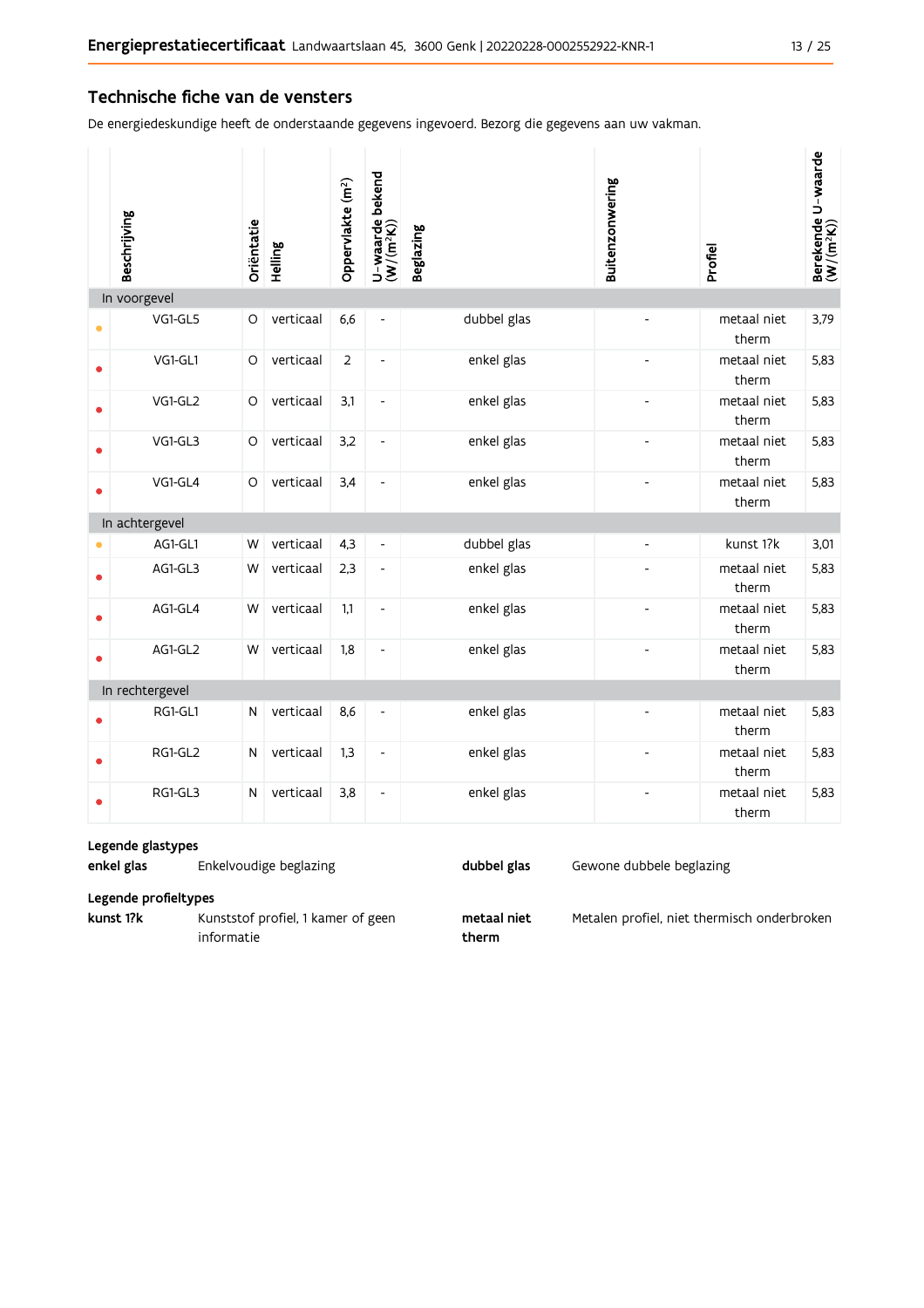### Technische fiche van de deuren, poorten en panelen

De energiedeskundige heeft de onderstaande gegevens ingevoerd. Bezorg die gegevens aan uw vakman.



#### Legende deur/paneeltypes

b deur/paneel niet in metaal

#### Legende profieltypes

kunst 1?k

Kunststof profiel, 1 kamer of geen informatie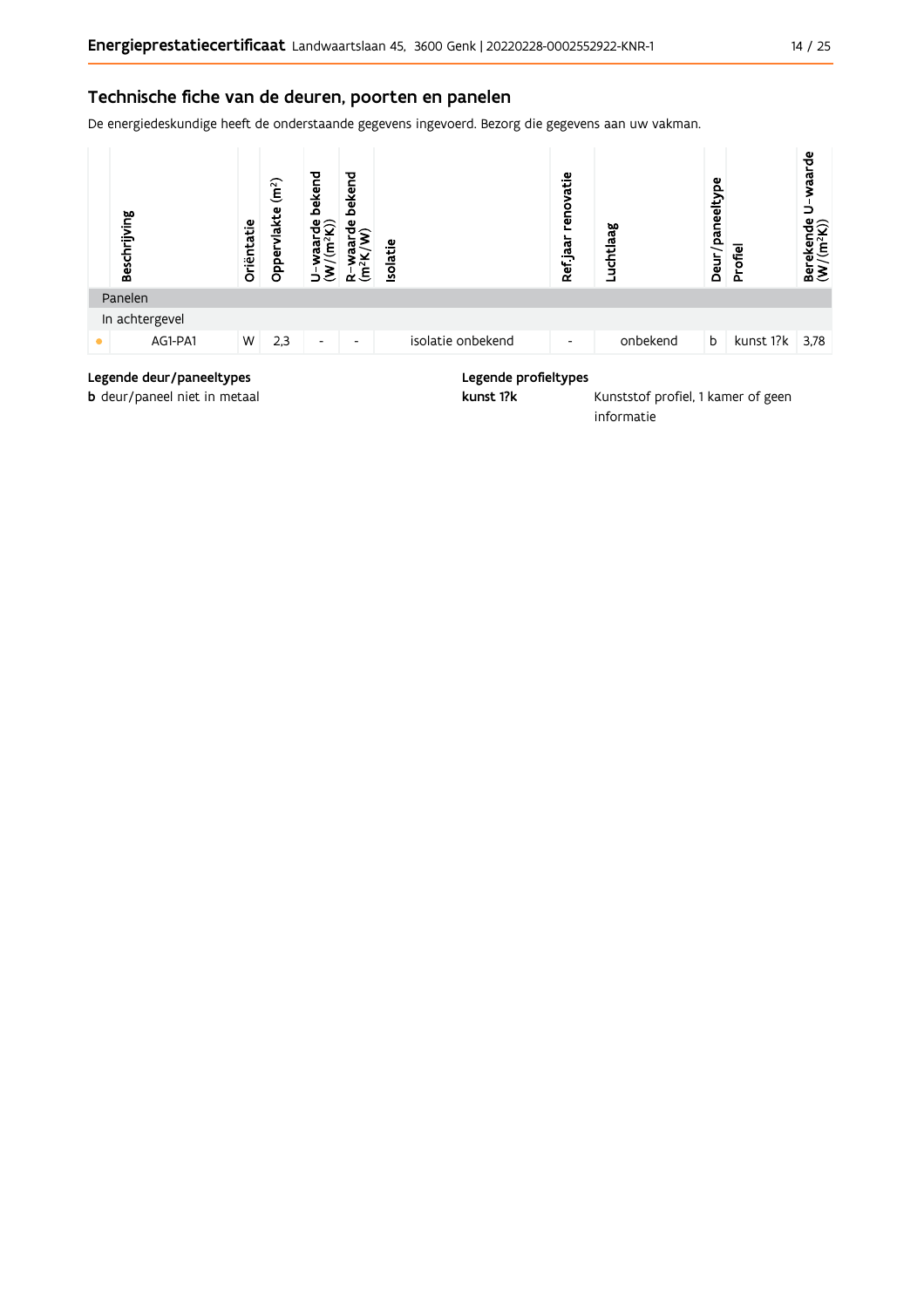## **Muren**

#### Muur (spouw)

134 m<sup>2</sup> van de spouwmuren is vermoedelijk niet geïsoleerd.

Breng isolatie aan in de spouw en plaats bijkomende isolatie aan de binnenkant van de spouwmuur of breng isolatie aan in de spouw en plaats bijkomende isolatie aan de buitenkant van de spouwmuur.

### Muur

78 m<sup>2</sup> van de muren is vermoedelijk niet geïsoleerd.

Plaats isolatie aan de binnenkant van de muur of plaats isolatie aan de buitenkant van de muur.

Bij de isolatie van de muren kunt u het best streven naar een U-waarde van maximaal 0,24 W/(m<sup>2</sup>K). Dat komt overeen met een isolatielaag van ongeveer 14 cm minerale wol, EPS of XPS ( $\lambda_a$  = 0,035 W/(mK)) of 10 cm PUR of PIR ( $\lambda_a$  = 0,023 W/(mK)). Als u de isolatie tussen regelwerk plaatst, breng dan minstens 6 cm extra isolatie aan.

Hoogstwaarschijnlijk renoveert u uw muren maar één keer grondig. Isoleer daarom meteen maximaal. De energiedoelstelling van 0,24 W/(m<sup>2</sup>K) vormt de basis, maar u kunt altijd streven naar beter.

#### Pas op! Ţ

- · De warmteverliezen worden niet alleen beperkt door goed te isoleren, maar ook door luchtlekken te vermijden. Besteed voldoende aandacht aan het luchtdicht aansluiten van de muurisolatie op vensters en deuren, de vloer en het dak.
- · Door het isoleren van de muren gaat de luchtdichtheid van uw eenheid er op vooruit en kan de luchtverversing niet meer gebeuren via spleten en kieren. Voorzie dus een ventilatiesysteem om uw eenheid te ventileren. Dat is niet enkel essentieel om vochtproblemen te vermijden, maar ook voor uw gezondheid en uw comfort.

Laat u bijstaan door een architect, aannemer of vakman voor deskundig advies en een goede uitvoering van de werken.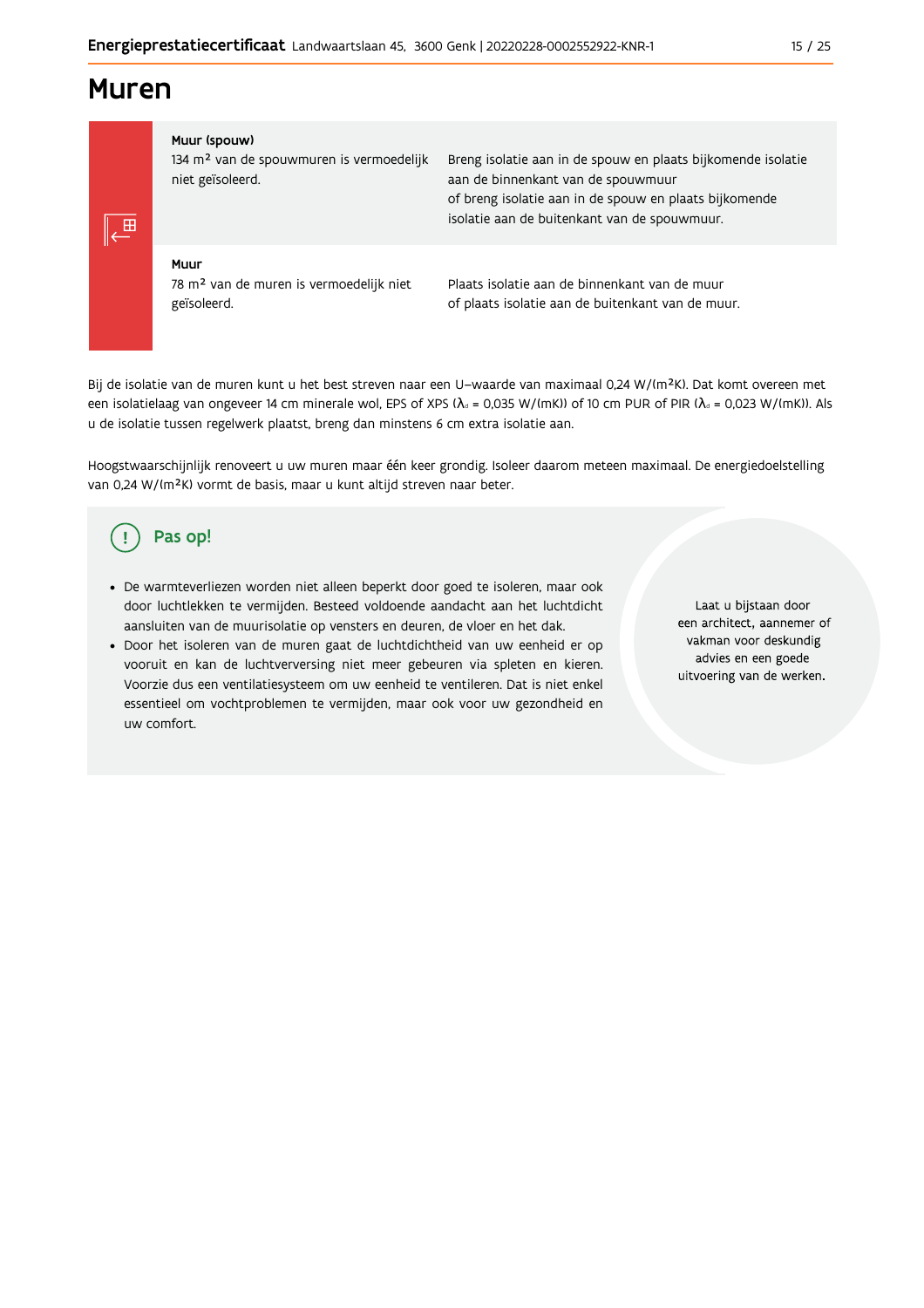### Methodes om buitenmuren te isoleren

Er bestaan een aantal methodes om muren te isoleren. U kunt die methodes combineren om de energiedoelstelling van 0,24 W/(m<sup>2</sup>K) te halen.

#### Spouwmuren isoleren

Na-isolatie van de spouw moet gebeuren door een gecertificeerde aannemer. Een 5 cm brede spouw isoleren is vaak niet genoeg om de energiedoelstelling van 0,24 W/(m<sup>2</sup>K) te halen. Combineer de isolatie van de spouw met isolatie aan de binnen of buitenkant van de muren.



1. Dragende muur | 2. Ingeblazen isolatie | 3. Gevelsteen / gevelbekleding

### $\bigoplus$

- Weinig overlast en snelle uitvoering.
- Relatief goedkoop
- · Geen invloed op het uitzicht van de eenheid.

### ∩

- · Niet altijd toepasbaar (te smalle of vervuilde spouw, vorstschade, dampremmende gevelbekleding ...)
- Koudebruggen zijn moeilijk weg te werken

## Muren aan de buitenkant isoleren

een geïsoleerde spouw op te trekken of door isolatiemateriaal aan te brengen met daarop een bepleistering of een nieuwe gevelbekleding.



1. Buitenmuur | 2. Isolatie | 3. Vochtscherm | 4. Afwerkingslaag | 5. Stijl- en regelwerk (optioneel)

#### $\odot$

- · Bouwfysisch veruit de beste oplossing.
- Koudebruggen worden weggewerkt.
- · Nieuw uitzicht van de eenheid.

### $\bigcap$

- Vrij dure oplossing.
- · Niet toepasbaar bij beschermde of siergevels.
- Soms is een stedenbouwkundige vergunning vereist.

## Denk vooruit!

- · Nadien uw dak isoleren? Zorg nu al dat de dakisolatie zal kunnen aansluiten op de muurisolatie
- Vernieuw eerst vensters en deuren (indien nodig), zodat de buitenisolatie hierop kan aansluiten.
- Hou nu al rekening met later te plaatsen zonwering.

## Muren aan de binnenkant isoleren

Dat kan door een extra buitenmuur met Isolatieplaten kunnen rechtstreeks op de bestaande muur bevestigd worden of een structuur in hout of metaal kan opgevuld worden met isolatie

('voorzetwandsysteem'). Binnenisolatie is een delicaat werk. Vraag advies aan een vakman of laat het uitvoeren door een gecertificeerd aannemer.



1. Buitengevel | 2. Isolatie | 3. Dampscherm | 4. Binnenafwerking | 5. Stijl- en regelwerk (optioneel)

#### $\bigodot$

- Relatief eenvoudig zelf uit te voeren.
- · Geen invloed op het uitzicht van de eenheid.

### $\odot$

- · Bouwfysisch de meest delicate oplossing.
- De binnenruimte verkleint en stopcontacten, leidingen en radiatoren moeten worden verplaatst.

## Denk vooruit!

- Vernieuw eerst vensters en deuren (indien nodig), zodat de binnenisolatie hierop kan aansluiten.
- Breng eventueel wandverstevigingen aan om later kaders en kasten te kunnen ophangen.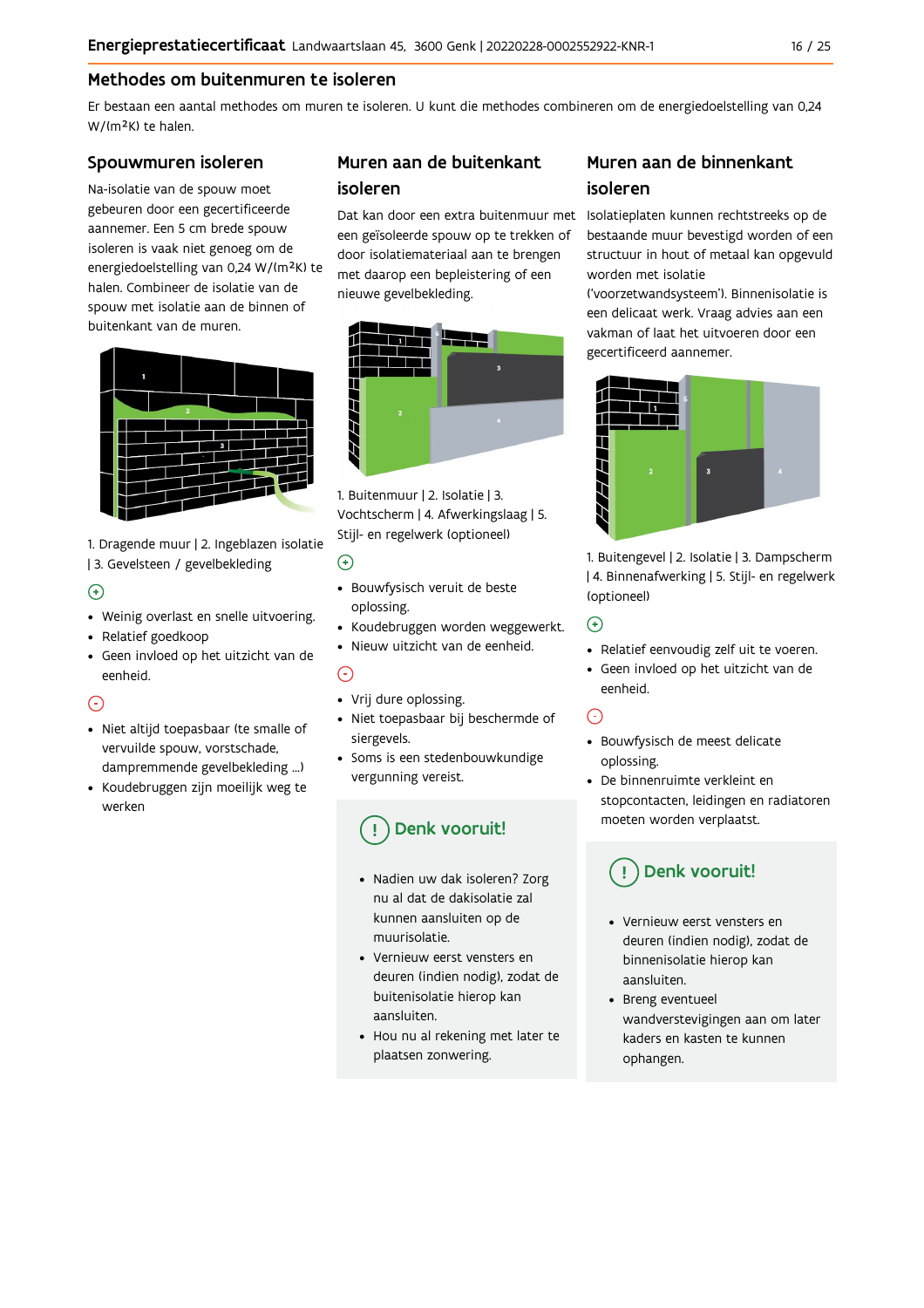#### Technische fiche van de muren

De energiedeskundige heeft de onderstaande gegevens ingevoerd. Bezorg die gegevens aan uw vakman.

|           | Beschrijving | Oriëntatie | Netto-oppervlakte (m <sup>2</sup> ) | Diepte onder maaiveld (m) | U-waarde bekend (W/(m <sup>2</sup> K)) | R-waarde bekend (m <sup>2</sup> K/W) | solatie |                   | Ref.jaar renovatie       | Luchtlaag            | Muurtype | U-waarde<br>Berekende l<br>(W/(m <sup>2</sup> K)) |
|-----------|--------------|------------|-------------------------------------|---------------------------|----------------------------------------|--------------------------------------|---------|-------------------|--------------------------|----------------------|----------|---------------------------------------------------|
|           | Buitenmuur   |            |                                     |                           |                                        |                                      |         |                   |                          |                      |          |                                                   |
|           | Voorgevel    |            |                                     |                           |                                        |                                      |         |                   |                          |                      |          |                                                   |
| $\bullet$ | VG1          | O          | 39                                  | $\overline{\phantom{a}}$  |                                        | -                                    |         | isolatie onbekend | $\overline{\phantom{a}}$ | aanwezig<br>in spouw | a        | 1,79                                              |
|           | Achtergevel  |            |                                     |                           |                                        |                                      |         |                   |                          |                      |          |                                                   |
|           | AG1          | W          | 42                                  | Ĭ.                        |                                        |                                      |         | isolatie onbekend | $\overline{\phantom{a}}$ | aanwezig<br>in spouw | a        | 1,79                                              |
|           | Rechtergevel |            |                                     |                           |                                        |                                      |         |                   |                          |                      |          |                                                   |
| ٠         | RG1          | N          | 53                                  | $\overline{\phantom{a}}$  |                                        |                                      |         | isolatie onbekend | -                        | aanwezig<br>in spouw | a        | 1,79                                              |
|           | Linkergevel  |            |                                     |                           |                                        |                                      |         |                   |                          |                      |          |                                                   |
| ٠         | LG1          | Z          | 78                                  | $\overline{\phantom{a}}$  |                                        | $\overline{\phantom{a}}$             |         | isolatie onbekend | $\overline{\phantom{a}}$ | onbekend             | a        | 2,33                                              |

#### Legende

a muur niet in isolerende snelbouwsteen of cellenbeton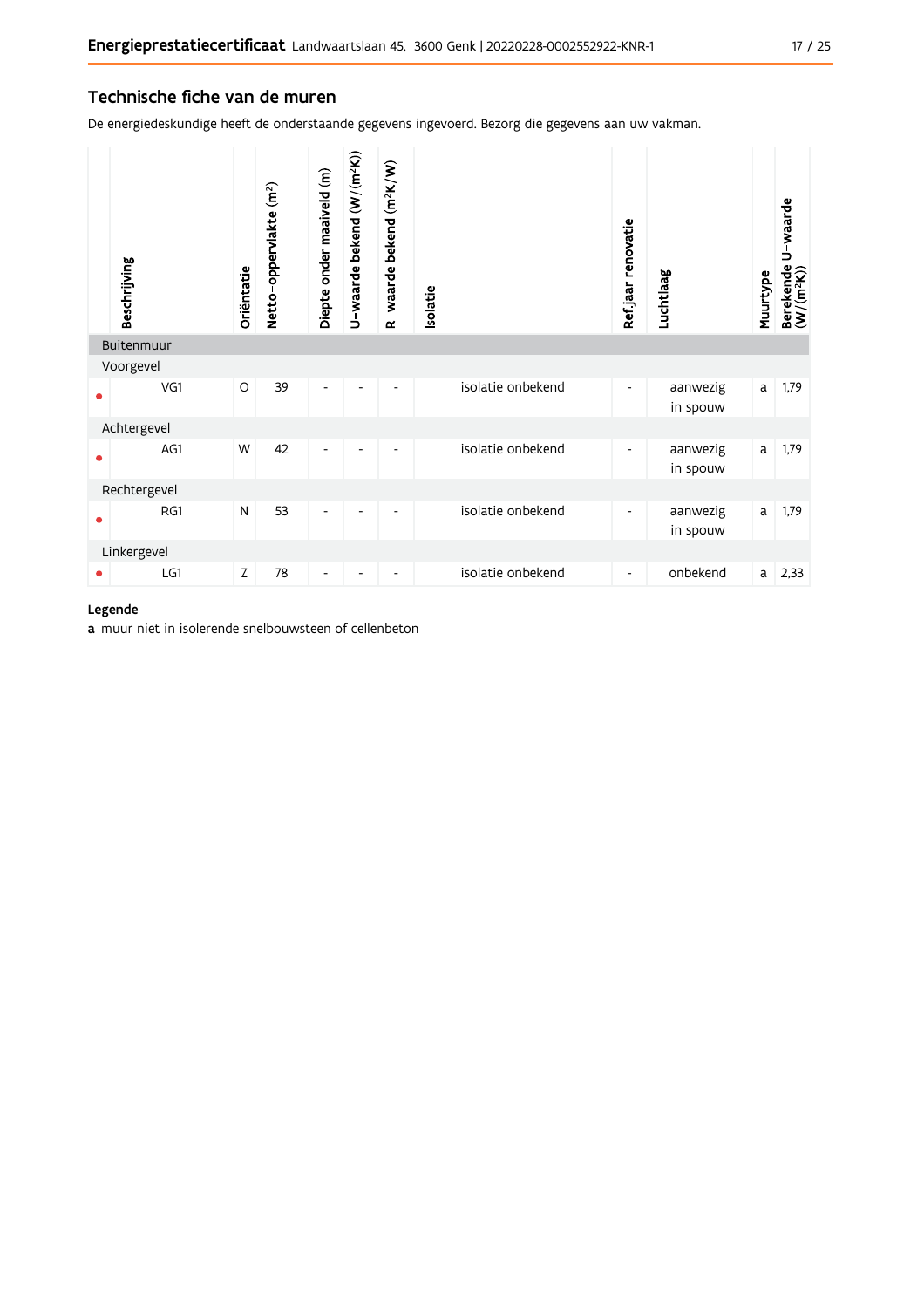## Vloeren



Vloer boven kelder of buiten 122 m<sup>2</sup> van de vloer is vermoedelijk niet geïsoleerd.

Plaats isolatie.

Bij de isolatie van uw vloeren kunt u het best streven naar een U-waarde van maximaal 0,24 W/(m<sup>2</sup>K). Bij een vloer boven een kelder komt dat overeen met een isolatielaag van ongeveer 10 cm minerale wol ( $\lambda_d$  = 0,040 W/(mK)) of 7 cm gespoten PUR of PIR ( $\lambda_0$  = 0,030 W/(mK)). Omdat de warmteverliezen naar de grond beperkt zijn, hoeft de isolatielaag in vloeren op volle grond iets minder dik te zijn.

Hoogstwaarschijnlijk renoveert u uw vloer(en) maar één keer grondig. Isoleer daarom meteen maximaal. De energiedoelstelling van 0,24 W/(m<sup>2</sup>K) vormt de basis, maar u kunt altijd streven naar beter.

#### Een vloer boven (kruip) kelder, onverwarmde ruimte of buitenomgeving isoleren

De isolatie wordt aan de onderkant van uw vloer aangebracht, op voorwaarde dat de kelder toegankelijk en minstens 50 cm hoog is. Keldermuren onderbreken de vloerisolatie en zorgen voor koudebruggen. Dat kunt u oplossen door de keldermuren ter plaatse van de aansluiting met de vloerisolatie ook met isolatie in te pakken. Hebt u een kruipkelder? Vraag dan steeds advies aan een specialist, want kruipkelders isoleren is niet eenvoudig en kan bouwfysisch delicaat zijn.

Denk vooruit! Ţ

· Isoleert u eerst uw vloeren en dan uw muren? Hou dan nu al rekening met de aansluiting van de muurisolatie die u later gaat plaatsen. Zo kunt u koudebruggen vermijden.

## Pas op!

· Door het isoleren van de vloer is het mogelijk dat de luchtdichtheid van uw eenheid er sterk op vooruit gaat. De luchtverversing kan dan niet meer gebeuren via spleten en kieren. Voorzie dus een ventilatiesysteem om uw eenheid te ventileren. Dat is niet enkel essentieel om vochtproblemen te vermijden, maar ook voor uw gezondheid en uw comfort.

Laat u bijstaan door een architect, aannemer of vakman voor deskundig advies en een goede uitvoering van de werken.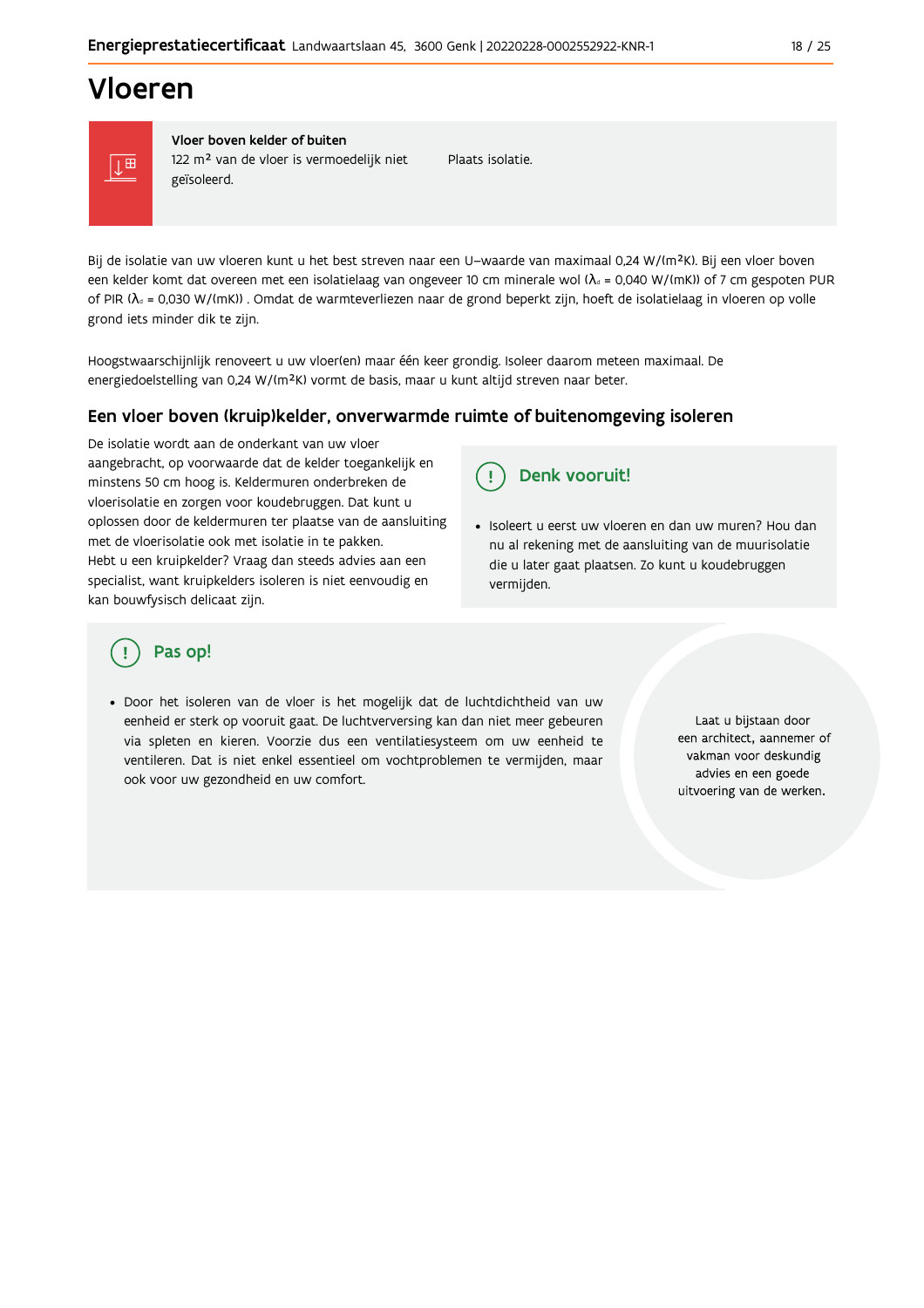#### Technische fiche van de vloeren

De energiedeskundige heeft de onderstaande gegevens ingevoerd. Bezorg die gegevens aan uw vakman.



#### Legende

a vloer niet in cellenbeton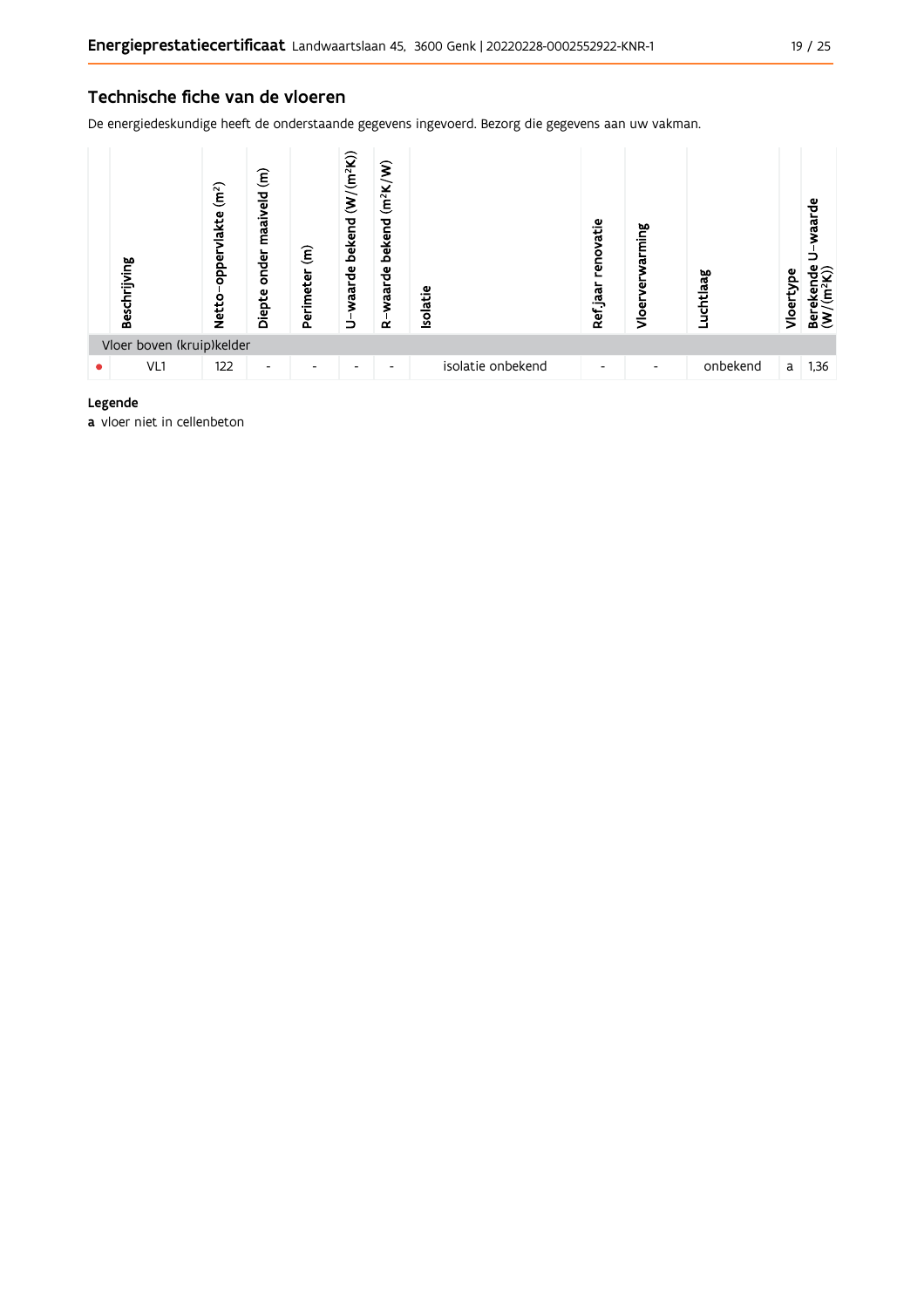## Ruimteverwarming



Proficiat! De verwarmingsinstallatie met warmtepomp voldoet aan de energiedoelstelling.

### Technische fiche van de ruimteverwarming

De energiedeskundige heeft de onderstaande gegevens ingevoerd. Bezorg die gegevens aan uw vakman.

## Installaties met één opwekker

|                                      | RV1                                                           | RV <sub>2</sub>          |  |
|--------------------------------------|---------------------------------------------------------------|--------------------------|--|
|                                      | $\odot$                                                       | $\odot$                  |  |
| Omschrijving                         | $\overline{a}$                                                | $\overline{a}$           |  |
| Type verwarming                      | centraal                                                      | centraal                 |  |
| Aandeel in volume (%)                | 41%                                                           | 59%                      |  |
| Installatierendement (%)             | 75%                                                           | 219%                     |  |
| Aantal opwekkers                     | $\mathbf{1}$                                                  | 1                        |  |
| Opwekking                            |                                                               |                          |  |
|                                      | $\odot$                                                       | ⊘                        |  |
| Type opwekker                        | individueel                                                   | individueel              |  |
| Energiedrager                        | gas                                                           | elektriciteit            |  |
| Soort opwekker(s)                    | condenserende ketel                                           | warmtepomp               |  |
| Bron/afgiftemedium                   |                                                               | lucht/lucht              |  |
| Vermogen (kW)                        |                                                               |                          |  |
| Elektrisch vermogen WKK<br>(kW)      |                                                               |                          |  |
| Aantal (woon)eenheden                | $\overline{\phantom{a}}$                                      | $\overline{\phantom{0}}$ |  |
| Rendement                            | $\overline{\phantom{a}}$                                      | $\overline{a}$           |  |
| Referentiejaar fabricage             | $\overline{a}$                                                | $\overline{a}$           |  |
| Labels                               | CE, HR-top                                                    | $\overline{a}$           |  |
| Locatie                              | buiten beschermd<br>volume                                    |                          |  |
| Distributie                          |                                                               |                          |  |
| Externe stookplaats                  | nee                                                           | nee                      |  |
| Ongeïsoleerde leidingen (m)          | 0m ≤ lengte ≤ 2m                                              | 0m ≤ lengte ≤ 2m         |  |
| Ongeïsoleerde combilus (m)           | $\overline{a}$                                                |                          |  |
| Aantal (woon)eenheden op<br>combilus |                                                               |                          |  |
| Afgifte & regeling                   |                                                               |                          |  |
| Type afgifte                         | radiatoren/convectoren                                        | luchtverwarming          |  |
| Regeling                             | pompregeling<br>manuele<br>radiatorkranen<br>kamerthermostaat | kamerthermostaat         |  |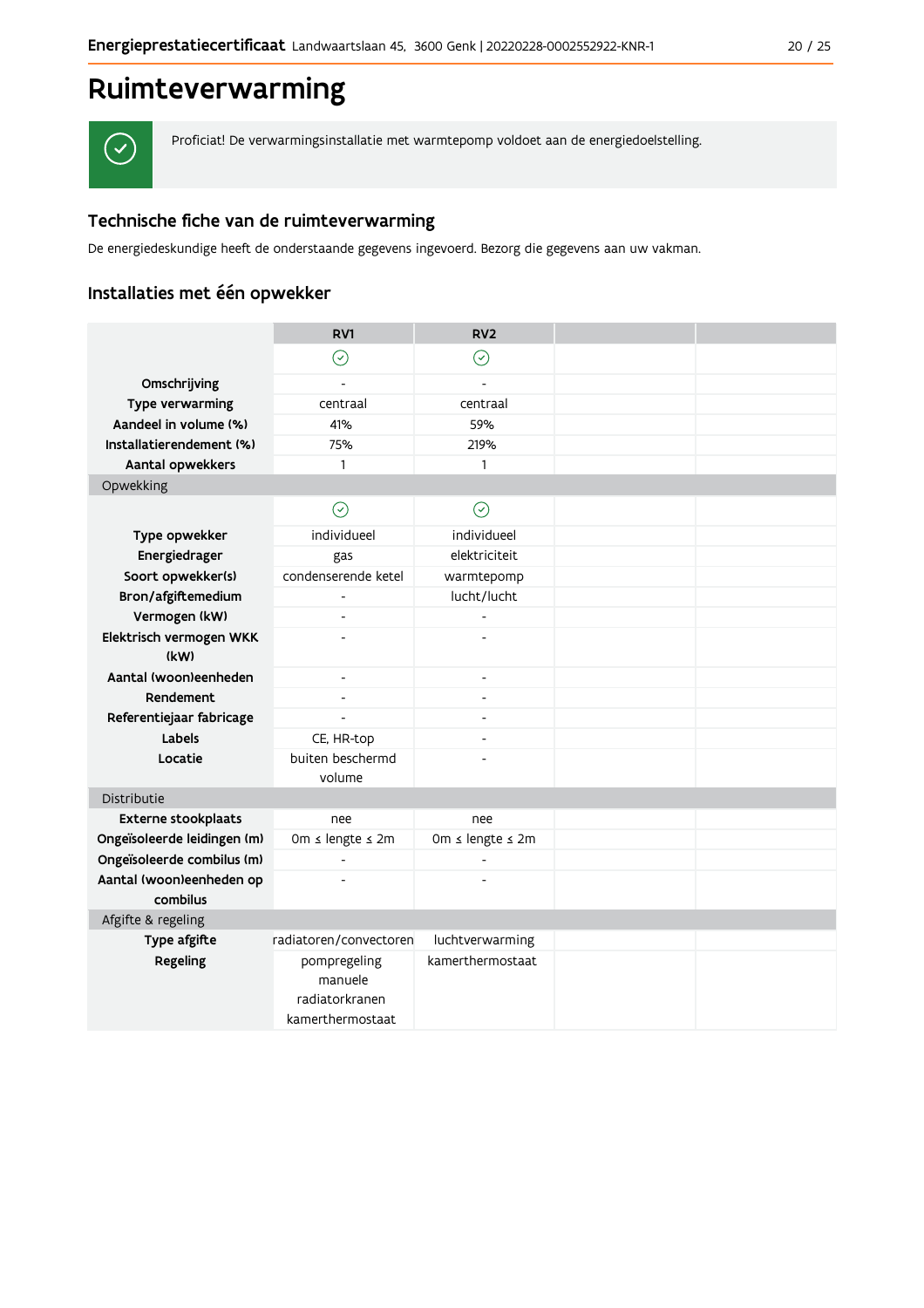# Verlichting

 $\checkmark$ 

Proficiat! 100% van de gebouweenheid beschikt over efficiënte verlichtingstoestellen.

## Technische fiche van de verlichtingsinstallaties

De energiedeskundige heeft de onderstaande gegevens ingevoerd. Bezorg die gegevens aan uw vakman.

|                              | Z1                    |  |
|------------------------------|-----------------------|--|
|                              | $\mathcal{S}$         |  |
| Aandeel in oppervlak (%)     | 100%                  |  |
| Lichtbron en regeling        |                       |  |
| Type lichtbron               | LED-verlichting       |  |
| Geïnstalleerd vermogen (W)   | -                     |  |
| Aan- of afwezigheidsregeling | Manuele regeling      |  |
| Daglichtregeling             | Geen of onbekend type |  |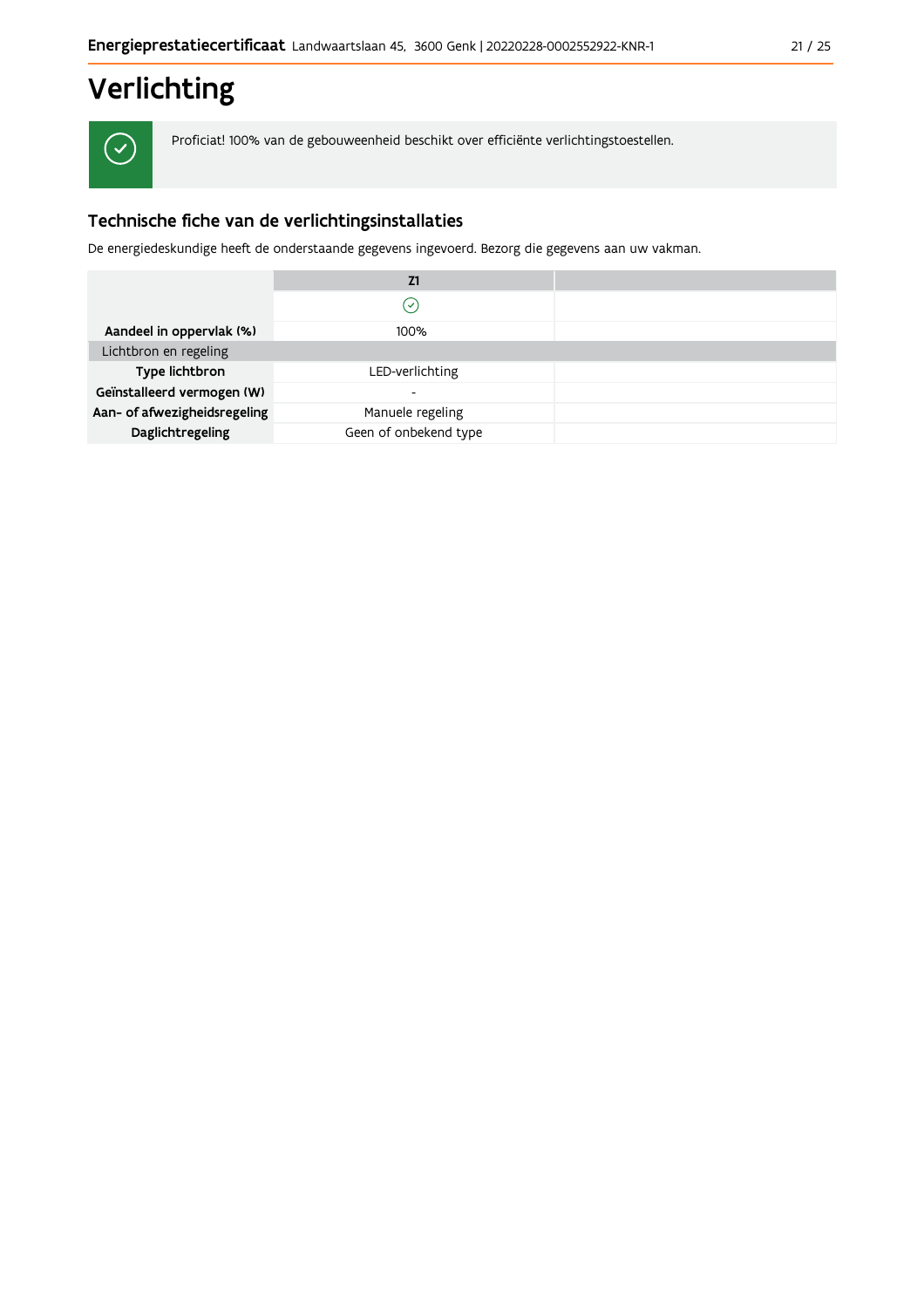## Installaties voor zonne-energie



#### Zonneboiler

Er is geen zonneboiler aanwezig.

Onderzoek de mogelijkheid om een zonneboiler te plaatsen. Raadpleeg hiervoor de zonnekaart of vraag raad aan een vakman.

Zonnepanelen Er zijn geen zonnepanelen aanwezig.

Onderzoek de mogelijkheid om zonnepanelen te plaatsen. Raadpleeg hiervoor de zonnekaart of vraag raad aan een vakman.

De zonnekaart berekent automatisch het zonnepotentieel voor uw gebouw en geeft een indicatie van het aantal zonnepanelen of zonnecollectoren dat u op het dak zou kunnen plaatsen.

Let op: de zonnekaart gaat uit van het elektriciteits- en watergebruik van een standaardgezin. Hou er bij de bepaling van de grootte van de te plaatsen installatie rekening mee dat het elektriciteits- en watergebruik van uw gebouw kan afwijken.

Voor meer informatie over de berekening van het zonnepotentieel kunt u terecht op de zonnekaart via www.energiesparen.be/zonnekaart.

#### Zonnepanelen

Zonnepanelen (ook wel fotovoltaïsche panelen of PV-panelen genoemd) zetten de energie van de zon om in elektriciteit.

Bij de bepaling van het aantal te plaatsen zonnepanelen kunt u ervoor kiezen om alleen uw eigen elektriciteitsverbruik te dekken of om meteen het volledige beschikbare dakoppervlak te benutten.

Om de zonnepanelen optimaal te laten renderen, plaatst u ze tussen oostelijke en westelijke richting onder een hoek van 20° tot 60°.

#### Zonneboiler

Zonnecollectoren zetten de energie van de zon om in warmte. Een zonneboilerinstallatie bestaat uit zonnecollectoren op het dak en een opslagvat voor warm water. Een zonneboiler verwarmt een deel van het sanitair warm water met gratis zonnewarmte. Als de installatie voldoende groot is, kan ze ook in een deel van uw behoefte voor ruimteverwarming voorzien. Hou er wel rekening mee dat een zonnecollector het hoogste rendement behaalt in de zomer. Het rendement in de winter ligt beduidend lager.

Om de zonnecollectoren optimaal te laten renderen, plaatst u ze tussen oostelijke en westelijke richting onder een hoek van 20° tot 60°.



1. Zonnepaneel | 2. Omvormer | 3. Elektrische toestellen



1. Zonnecollector | 2. Opslagvat zonneboiler | 3. Sanitair warm water | 4. Afgifte-element voor ruimteverwarming (optioneel)

## Denk vooruit!

- · Zorg ervoor dat het dak waarop u de zonnepanelen of zonnecollectoren plaatst, goed is geïsoleerd. Als de installaties geplaatst zijn, kunt u het dak alleen nog aan de onderkant isoleren.
- · De groenste én de goedkoopste stroom is de stroom die u niet verbruikt. Probeer daarom eerst overbodig elektriciteitsverbruik te vermijden door bijvoorbeeld het sluimerverbruik te verminderen.
- · Beperk het gebruik van sanitair warm water.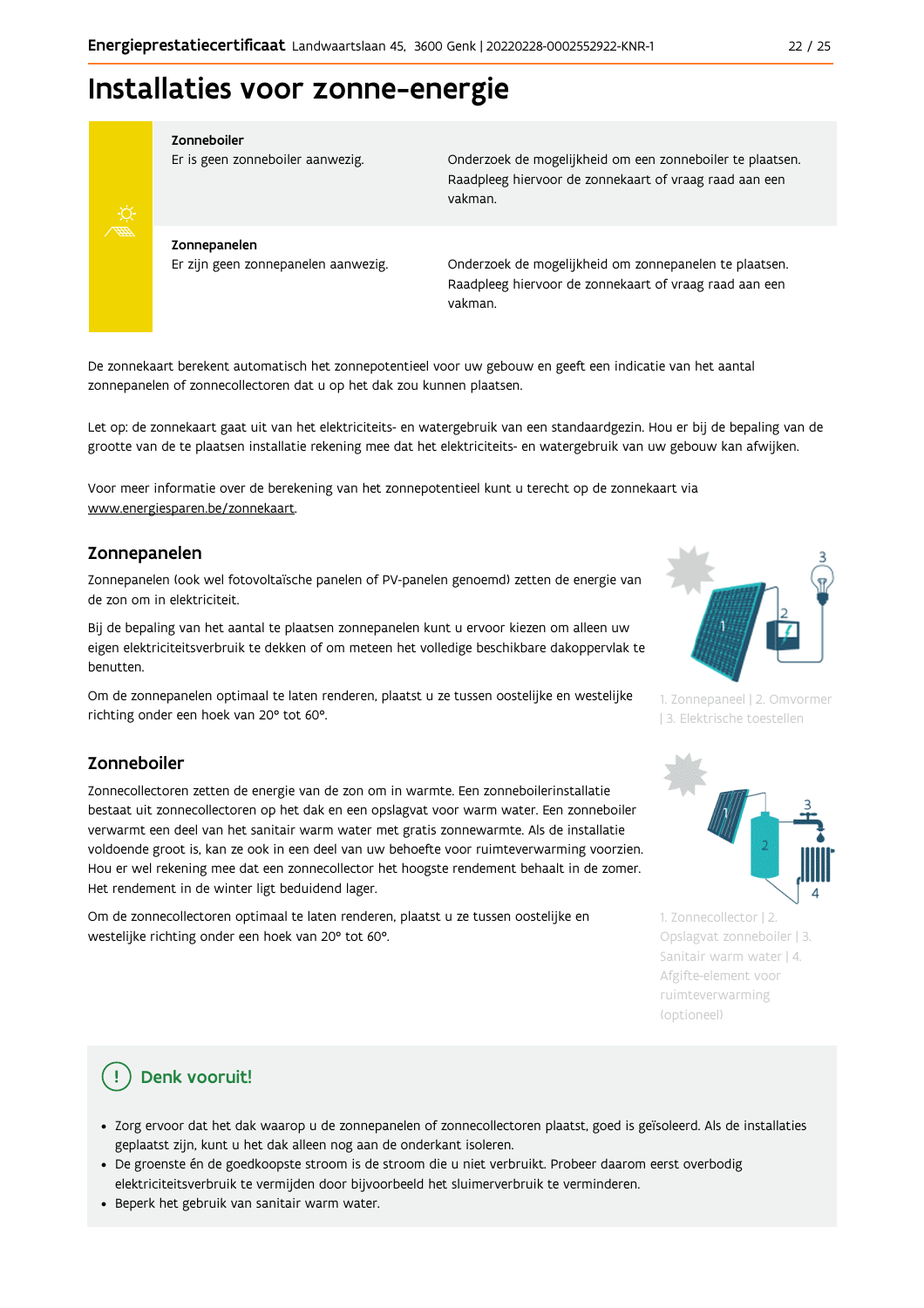#### Pas op!  $\overline{(\,}$

- · Schaduw van gebouwen, bomen en schoorstenen vermindert de opbrengst van zonnepanelen en zonnecollectoren.
- · Informeer bij uw gemeentebestuur of u een bouwvergunning moet aanvragen voor de plaatsing van zonnepanelen of zonnecollectoren.

Laat u bijstaan door een architect, aannemer of vakman voor deskundig advies en een goede uitvoering van de werken.

## Technische fiche van de installaties op zonne-energie

Geen installaties op zonne-energie aanwezig.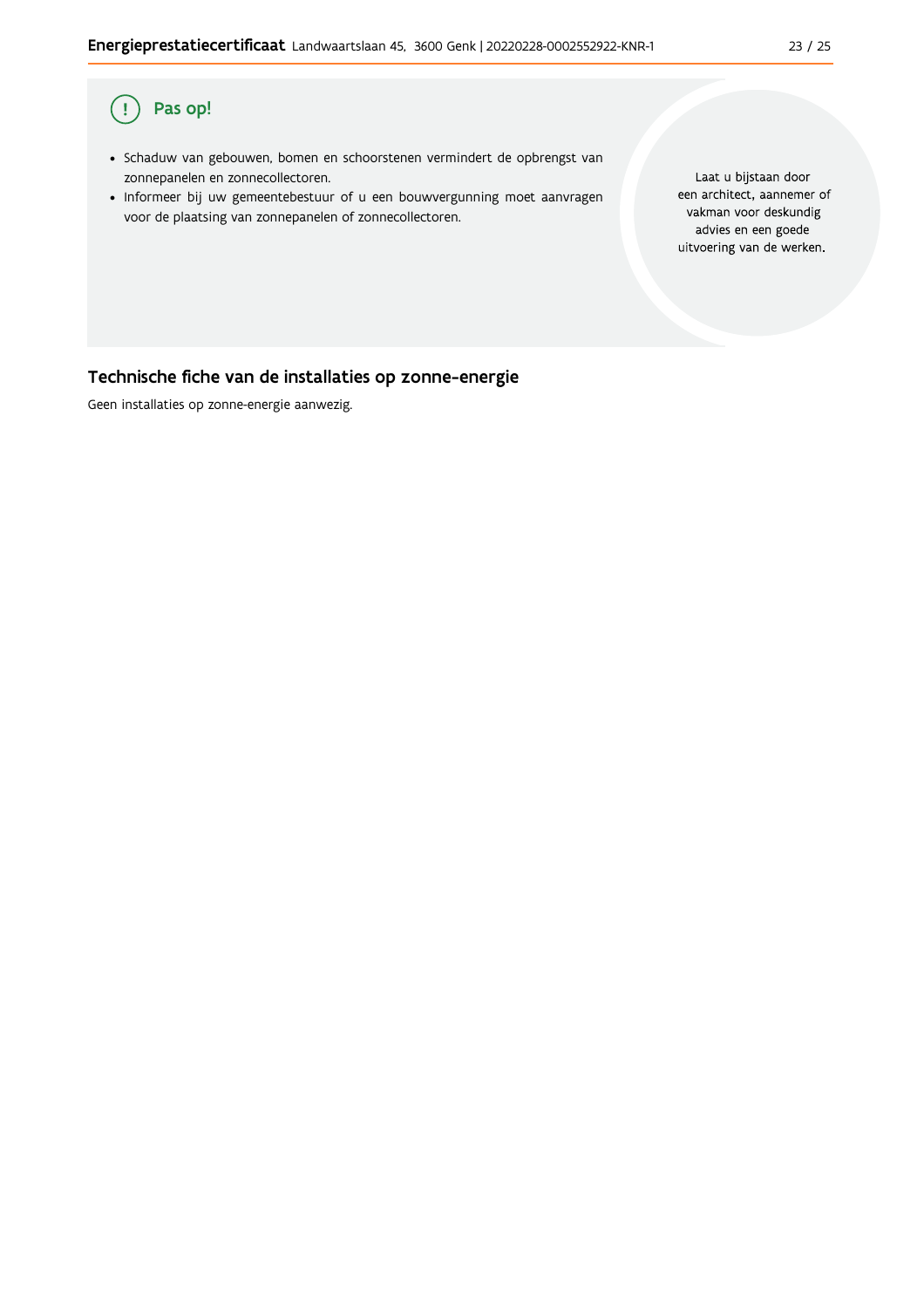## Overige installaties

#### Sanitair warm water



De eenheid beschikt niet over een zonneboiler. Overweeg de plaatsing van een zonneboiler of warmtepompboiler. Daarmee kunt u energie besparen.

|                                    | SWW1                         |  |
|------------------------------------|------------------------------|--|
| <b>Bestemming</b>                  | keukenaanrecht en bad/douche |  |
| Opwekking                          |                              |  |
| Soort                              | individueel                  |  |
| Gekoppeld aan ruimteverwarming     | neen                         |  |
| Energiedrager                      | gas                          |  |
| Type toestel                       | ketel                        |  |
| Referentiejaar fabricage           | $\qquad \qquad \blacksquare$ |  |
| Energielabel                       | $\overline{\phantom{a}}$     |  |
| Opslag                             |                              |  |
| Aantal voorraadvaten               | $\mathsf{O}$                 |  |
| Aantal (woon)eenheden              |                              |  |
| Volume (I)                         | Ξ.                           |  |
| Omtrek (m)                         |                              |  |
| Hoogte (m)                         |                              |  |
| Isolatie                           | $\qquad \qquad \blacksquare$ |  |
| Label                              | $\overline{\phantom{0}}$     |  |
| Opwekker en voorraadvat één geheel |                              |  |
| Distributie                        |                              |  |
| Type leidingen                     | gewone leidingen             |  |
| Lengte leidingen (m)               | $\leq$ 5m                    |  |
| Isolatie leidingen                 |                              |  |
| Aantal (woon)eenheden op leidingen |                              |  |

#### Ventilatie

De eenheid beschikt mogelijk niet over voldoende ventilatievoorzieningen. Een goede ventilatie is echter noodzakelijk om een gezond binnenklimaat te garanderen. Voorzie bij uw renovatie daarom in een ventilatiesysteem. Om energie te besparen, kunt u het best kiezen voor een systeem met vraagsturing of warmteterugwinning.

| Type ventilatie | geen of onvolledig |
|-----------------|--------------------|
|                 |                    |

#### **Koeling**

 $-\bigcirc$ Op dit moment heeft de eenheid weinig kans op oververhitting. Nadat de eenheid geïsoleerd is, wordt het echter belangrijk om tijdens de zomer de warmte buiten te houden. Hou daarom bij de renovatie al rekening met de plaatsing van buitenzonwering. Vermijd de plaatsing van een koelinstallatie, want die verbruikt veel energie.

Koelinstallatie

afwezig